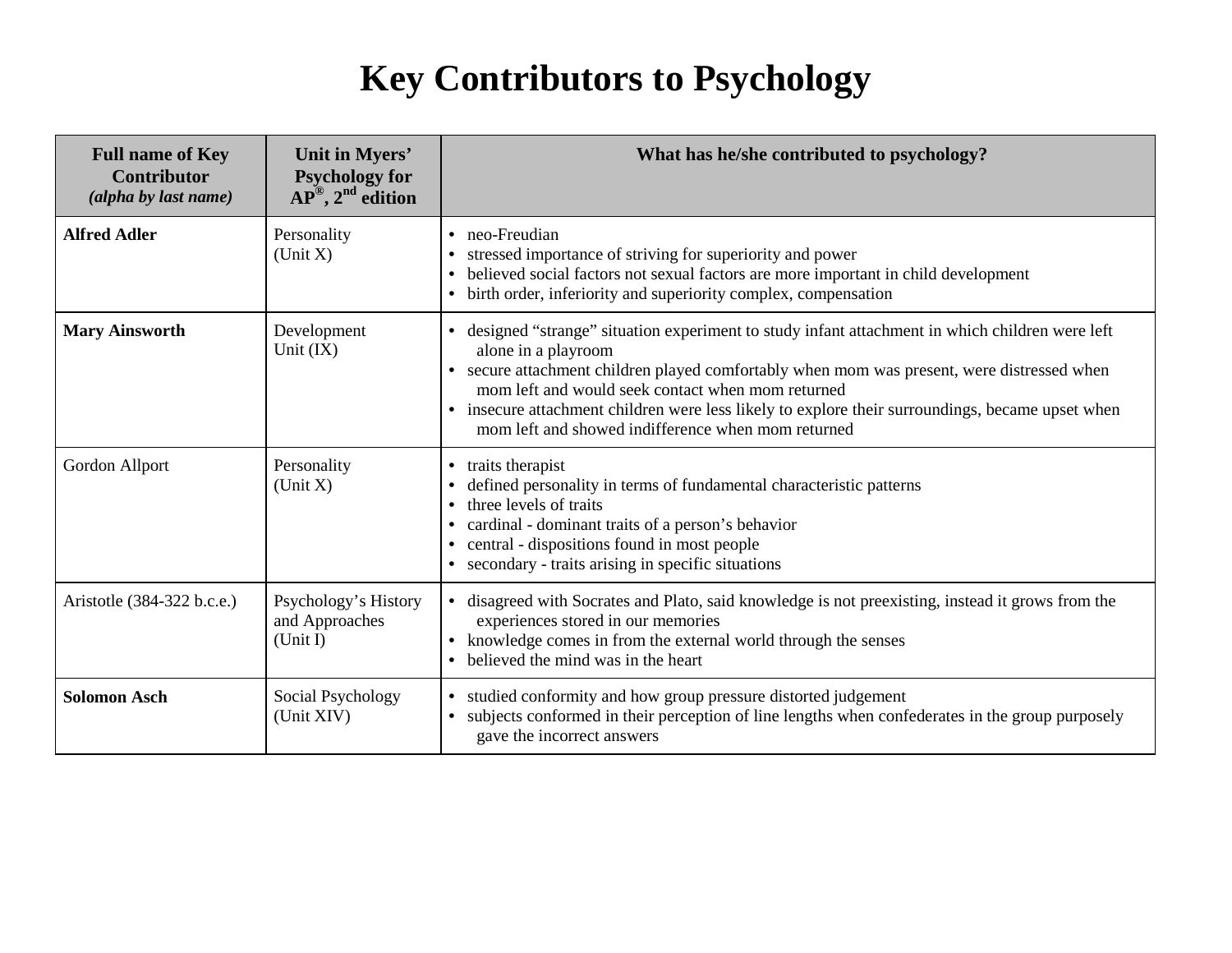| <b>Eugene Aserinsky</b>              | States of<br>Consciousness<br>(Unit V)                  | • discovered how EEG patterns and eye movement change throughout sleep                                                                                                                                                                                                                                                                                                                                                                                                                                                                                                                           |
|--------------------------------------|---------------------------------------------------------|--------------------------------------------------------------------------------------------------------------------------------------------------------------------------------------------------------------------------------------------------------------------------------------------------------------------------------------------------------------------------------------------------------------------------------------------------------------------------------------------------------------------------------------------------------------------------------------------------|
| Richard Atkinson/Richard<br>Shiffrin | Cognition<br>(Unit VII)                                 | • proposed original short-term/long term memory theory                                                                                                                                                                                                                                                                                                                                                                                                                                                                                                                                           |
| Francis Bacon (1561 -<br>1626)       | Psychology's History<br>and Approaches<br>(Unit I)      | • one of the founders of modern science<br>fascinated by the human mind and its failings<br>suggested humans try to find the degree of order and quality in things<br>• stressed the use of research findings                                                                                                                                                                                                                                                                                                                                                                                    |
| Alan Baddeley                        | Cognition<br>(Unit VII)                                 | • added working memory, including a central executive, to Atkinson and Sheffrin's concept of short-<br>term memory                                                                                                                                                                                                                                                                                                                                                                                                                                                                               |
| <b>Albert Bandura</b>                | Learning<br>(Unit VI)                                   | • social-cognitive perspective (social learning)<br>suggested people learn through observation and modeling<br>researcher of observational learning by studying children imitating adults hitting a "Bobo doll"<br>suggested observers experience vicarious reinforcement and vicarious punishment when observing<br>others<br>• propose the social cognitive perspective in which behavior is influenced by the interaction between<br>people's traits and their social context<br>• reciprocal determinism; the interacting influences of behavior, internal cognition, and the<br>environment |
| <b>Diana Baumrind</b>                | Development<br>(Unit IX)                                | • studied authoritarian, authoritative and permissive parenting styles<br>children with authoritarian parents usually have less social skill and self-esteem<br>children with authoritative parents usually have high self-esteem, self-reliance, and social<br>competence<br>• children with permissive parents are usually more aggressive and immature                                                                                                                                                                                                                                        |
| <b>Aaron Beck</b>                    | Treatment of<br><b>Abnormal Behavior</b><br>(Unit XIII) | • developed a cognitive therapy for depression in which patients irrational and distorted thinking is<br>questioned<br>• cognitive triad<br>attributional style                                                                                                                                                                                                                                                                                                                                                                                                                                  |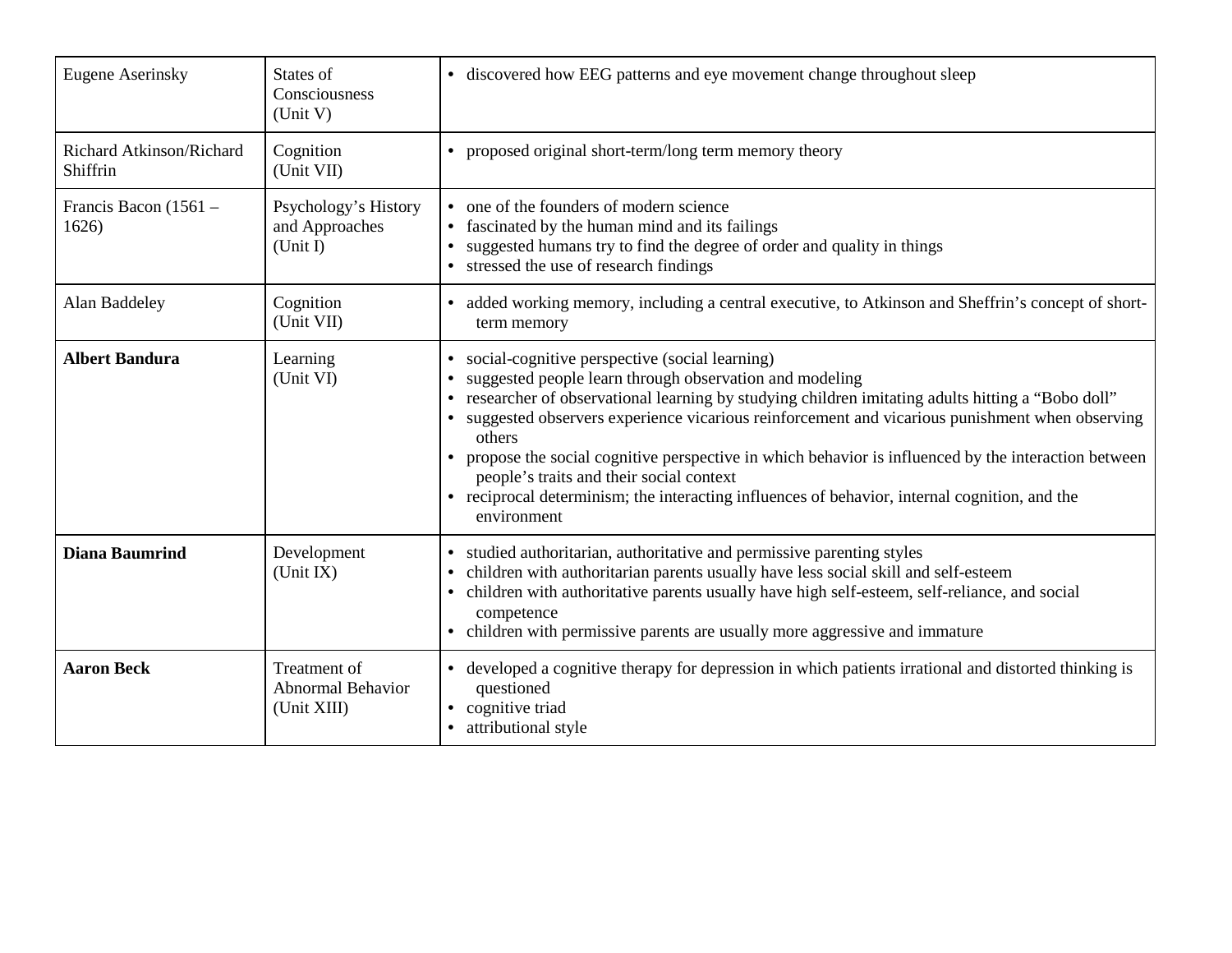| <b>Buddha</b>                                   | Sensation and<br>Perception<br>(Unit IV)                  | • pondered how sensations and perceptions combine to form ideas                                                                                                                                     |
|-------------------------------------------------|-----------------------------------------------------------|-----------------------------------------------------------------------------------------------------------------------------------------------------------------------------------------------------|
| Dimitry Belyaev/Lyudmila<br>Trut                | <b>Research Methods</b><br>(Unit II)                      | • domesticated foxes in a longitudinal study lasting over 30 generations                                                                                                                            |
| <b>Alfred Binet (1857-1911)</b>                 | Testing and Individual<br><b>Differences</b><br>(Unit XI) | • developed the first modern intelligence test for the French school system measuring a child's<br>mental age (Stanford-Binet)<br>• assumed intelligence increases with age                         |
| <b>Thomas Bouchard</b>                          | Development<br>(Unit IX)                                  | • studied twins separated at birth                                                                                                                                                                  |
| <b>Edward Bradford Titchener</b>                | Psychology's History<br>and Approaches<br>(Unit I)        | • Wundt's student<br>• introduced structuralism - aim to discover the structural elements of the mind<br>used introspection (looking inward)<br>• focused on inner sensations, images, and feelings |
| John Bransford/Marcia<br>Johnson                | Cognition<br>(Unit VII)                                   | • researched meaningfulness of memory                                                                                                                                                               |
| Marian Breland/Keller<br><b>Breland</b>         | Learning<br>(Unit VI)                                     | • in training animals, noted an instinctive drift where animals reverted to biologically predisposed<br>patterns                                                                                    |
| Isabel Briggs Myers/<br><b>Catherine Briggs</b> | Personality<br>(Unit X)                                   | • developed the Myers-Briggs Type Indicator (MBTI)                                                                                                                                                  |
| <b>Paul Broca</b>                               | <b>Biological Bases of</b><br>Behavior<br>(Unit III)      | • discovered Broca's area in the left side of the brain responsible for speaking                                                                                                                    |
| Linda Buck/Richard Axel                         | <b>Biological Bases of</b><br>Behavior<br>(Unit III)      | • discovered receptor proteins in the nasal cavity which combine to trigger a specific smell                                                                                                        |
| John Cade                                       | Treatment of<br>Abnormal Behavior<br>(Unit XIII)          | • discovered the use of lithium as a mood stabilizer                                                                                                                                                |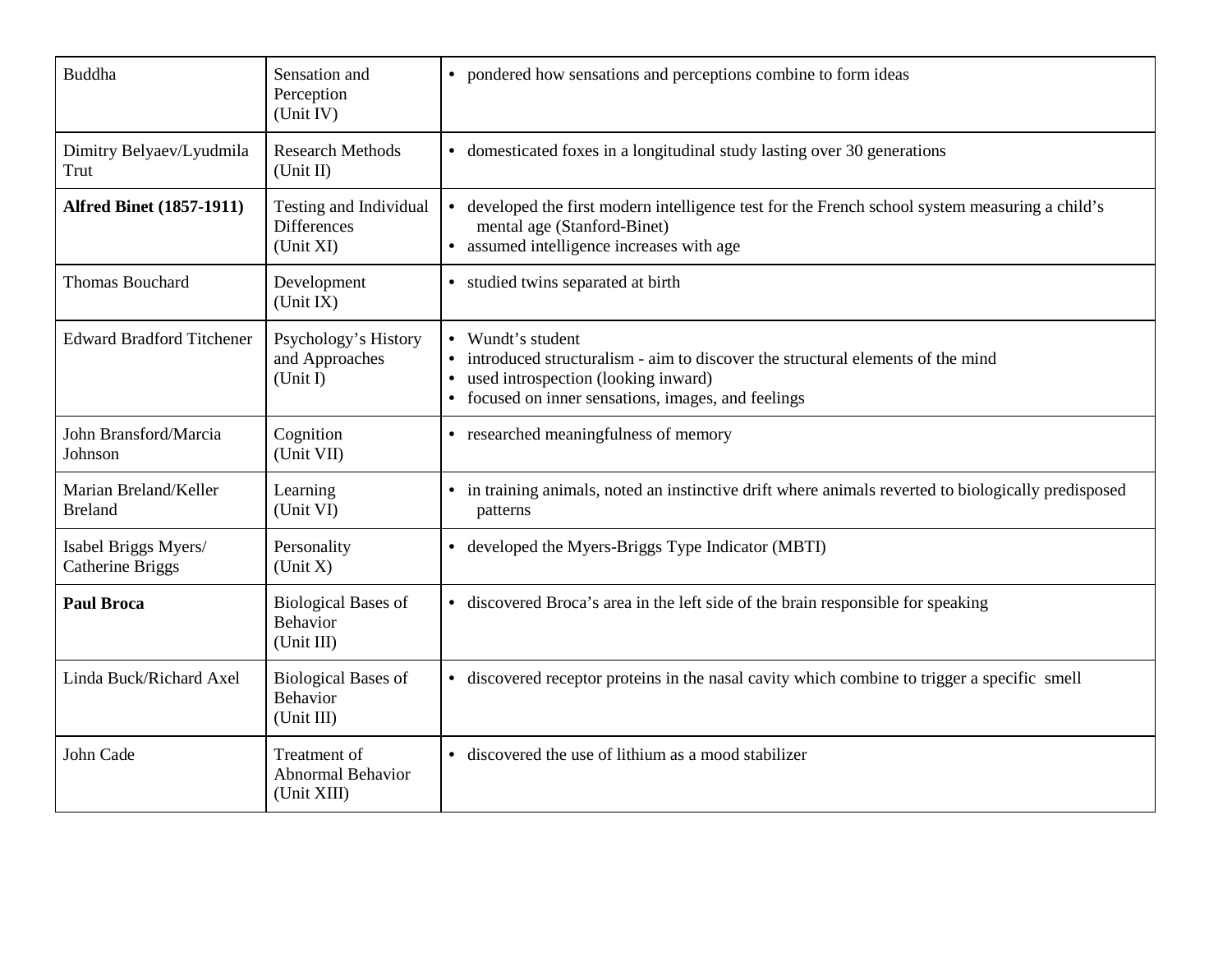| <b>Mary Whiton Calkins</b>                     | Psychology's History<br>and Approaches<br>(Unit I)                       | • first women to complete the requirements for a PhD in psychology but was denied the degree by<br>Harvard<br>• became first female president of the American Psychological Association (APA) |
|------------------------------------------------|--------------------------------------------------------------------------|-----------------------------------------------------------------------------------------------------------------------------------------------------------------------------------------------|
| <b>Walter Cannon/Philip</b><br><b>Bard</b>     | Motivation, Emotion,<br>and Stress<br>(Unit VIII)                        | • developed the Cannon-Bard theory of emotions in which emotions and physiological changes<br>happen simultaneously                                                                           |
| <b>Raymond Cattell</b>                         | Personality<br>(Unit X)                                                  | • 16 Trait Personality Inventory/factor analysis<br>• surface traits appear in clusters                                                                                                       |
| Fergus Craik/Endel Tulving                     | Cognition<br>(Unit VII)                                                  | • researched different types (structural, phoneic, semantic) of encoding information and its effects<br>on memory                                                                             |
| Tanya Chartrant/John Bargh                     | Social Psychology<br>(Unit XIV)                                          | • studied the Chamaeleon Effect where subjects in time mimic each other's behaviors                                                                                                           |
| <b>Noam Chomsky</b>                            | Cognition<br>(Unit VII)                                                  | • studied innate language development and universal grammar                                                                                                                                   |
| Kenneth Clark/Mimi<br>Phillips Clark           | <b>Research Methods</b><br>(Unit II)                                     | • studied internalized anti-black prejudice by asking children whether they preferred a black or<br>white doll                                                                                |
| Confucius                                      | Psychology's History<br>and Approaches<br>(Unit I)                       | • stressed the power of ideas and of an educated mind                                                                                                                                         |
| <b>Stanley Coren</b>                           | <b>Research Methods</b><br>(Unit II)                                     | • studied how time changes influence accidents                                                                                                                                                |
| <b>Paul Costa/Robert</b><br><b>MaCrae</b>      | Personality<br>(Unit 10)                                                 | • developed Big Five Trait theory of conscientiousness, agreeableness, neuroticism, openness and<br>extraversion                                                                              |
| <b>Mary Cover Jones/Joseph</b><br><b>Wolpe</b> | Learning<br>(Unit VI)<br>Treatment of<br>Abnormal Behavior<br>(Unit XII) | • helped develop exposure therapies including systematic desensitization using progressive<br>relaxation to lower phobic fears                                                                |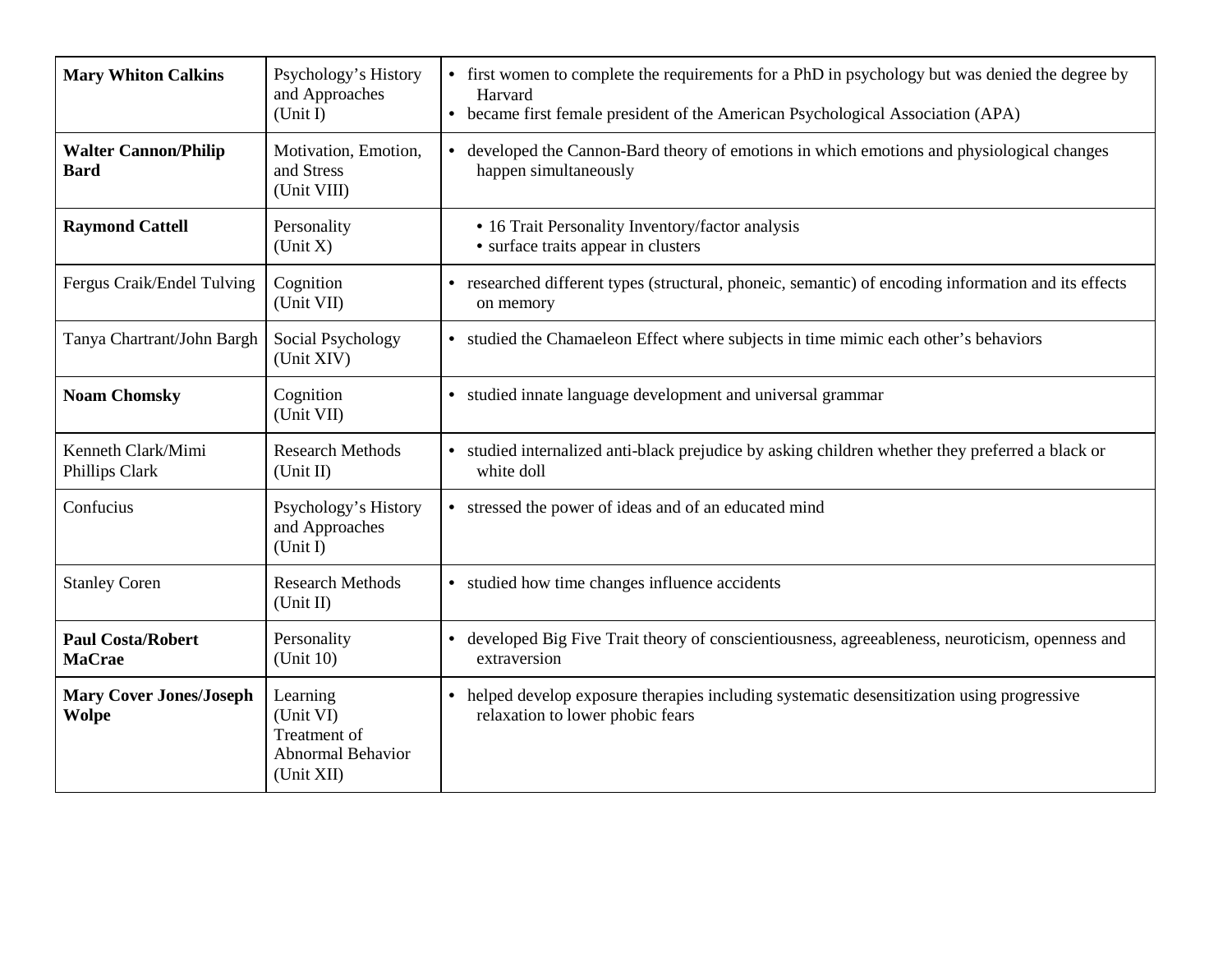| John Darley/Bibb Latane        | Social Psychology<br>(Unit XIV)                                                       | • studied by stander intervention by staging emergencies                                                                                                                                                                                                                       |
|--------------------------------|---------------------------------------------------------------------------------------|--------------------------------------------------------------------------------------------------------------------------------------------------------------------------------------------------------------------------------------------------------------------------------|
| <b>Charles Darwin</b>          | Psychology's History<br>and Approaches<br>(Unit I)                                    | studied species variations<br>explained diversity in animals by proposing the evolutionary process of natural selection<br>believed that nature selects traits that best enable an organism to survive and reproduce in a<br>particular environment<br>• motivation-instincts  |
| Judy DeLoache                  | Development<br>(Unit IX)<br>Testing and Individual<br><b>Differences</b><br>(Unit XI) | • researched children's reactions to a miniature version of a room to study symbolic thinking                                                                                                                                                                                  |
| <b>William Dement</b>          | States of<br>Consciousness<br>(Unit V)                                                | • sleep deprivation researcher                                                                                                                                                                                                                                                 |
| René Descartes (1595-<br>1650) | Psychology's<br>History and<br>Approaches<br>(Unit I)                                 | • French philosopher<br>agreed with Socrates and Plato that the existence of innate ideas and mind being "entirely distinct<br>from body" and able to survive death<br>believed the immaterial mind and physical body communicate<br>coined phrase "I think, therefore, I am". |
| <b>Dorothea Dix</b>            | Treatment of<br><b>Abnormal Behavior</b><br>(Unit XIII)                               | • advocated for more humane treatment of the mentally ill and the construction of mental hospitals                                                                                                                                                                             |
| <b>Hermann Ebbinghaus</b>      | Cognition<br>(Unit VII)                                                               | developed the forgetting (retention) curve by learning nonsense syllables<br>$\bullet$                                                                                                                                                                                         |
| Paul Ekman                     | Motivation, Emotion,<br>and Stress<br>(Unit VIII)                                     | • studied the universality of facial expressions                                                                                                                                                                                                                               |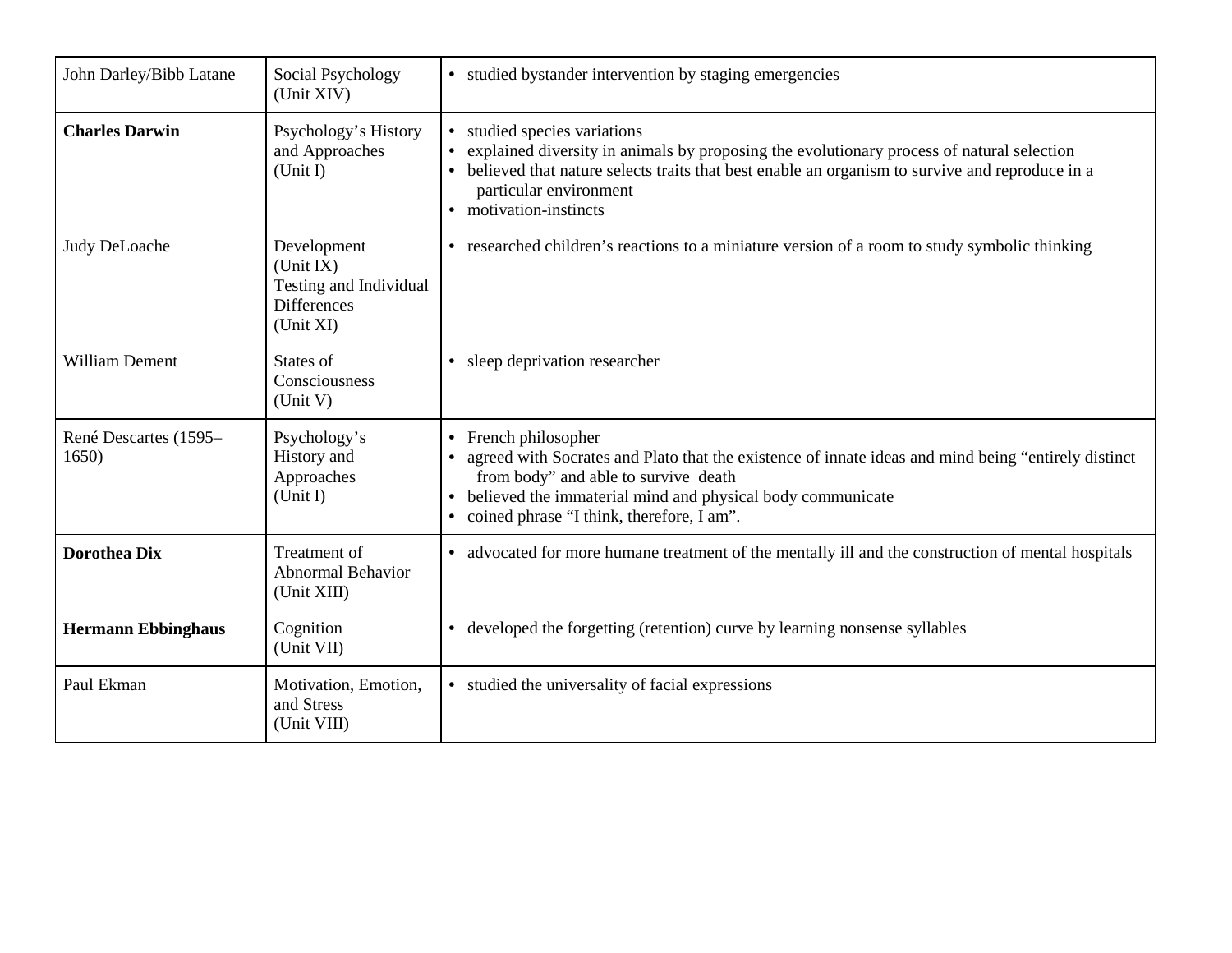| <b>Albert Ellis</b>           | Treatment of<br><b>Abnormal Behavior</b><br>(Unit XIII) | creator of rational emotive behavior therapy (REBT) - a confrontational cognitive therapy the<br>$\bullet$<br>challenges people's self-defeating attitudes and assumptions that cause emotional problems                                                                                                                                                                                                                                                                                                                                                                                                                                                                                                                                                                                                                                                                                                                                                                                                                                                                                                                                                                                                               |
|-------------------------------|---------------------------------------------------------|------------------------------------------------------------------------------------------------------------------------------------------------------------------------------------------------------------------------------------------------------------------------------------------------------------------------------------------------------------------------------------------------------------------------------------------------------------------------------------------------------------------------------------------------------------------------------------------------------------------------------------------------------------------------------------------------------------------------------------------------------------------------------------------------------------------------------------------------------------------------------------------------------------------------------------------------------------------------------------------------------------------------------------------------------------------------------------------------------------------------------------------------------------------------------------------------------------------------|
| <b>Erik Erikson</b>           | Development<br>(Unit IX)<br>Personality<br>(Unit X)     | • developed eight stages of psychosocial development in which each stage centers around a task or<br>conflict<br>trust versus mistrust (birth to 1) child learns to trust the world or not dependent upon whether<br>their needs are met<br><i>autonomy versus shame</i> (1 to 3) child learns to do things for themselves or to doubt their<br>abilities<br><i>initiative versus guilt</i> (3 to 6) child learns to carry out plans or feels guilty about their efforts to<br>$\bullet$<br>be independent<br><i>competence versus inferiority</i> (6 to puberty) child learns the pleasure of applying themselves or<br>feeling inferior<br><i>identity versus role confusion</i> (teens into 20s) teens learn to form a personal identity or become<br>$\bullet$<br>confused about who they are<br>intimacy versus isolation (20s to early 40s) person learns to form close relationships or feels<br>isolated<br><i>generativity versus stagnation</i> (40s to 60s) person learns to discover a sense of contributing to<br>the world or feels a lack of purpose<br>integrity versus despair (late 60s and up) after reflecting on their life, the persons feels a sense<br>$\bullet$<br>of satisfaction or failure |
| Hans Eysenck/Sybil<br>Eysenck | Personality<br>(Unit X)                                 | • trait theorist<br>divided personality on two dimensions<br>extraversion versus introversion and emotional stability versus instability<br>challenge the effectiveness of psychotherapy by studying the improvement in untreated patients                                                                                                                                                                                                                                                                                                                                                                                                                                                                                                                                                                                                                                                                                                                                                                                                                                                                                                                                                                             |
| <b>Gustav Fechner</b>         | Sensation and<br>Perception<br>(Unit IV)                | developed the field of psychophysics<br>$\bullet$<br>• studied the concept of absolute thresholds                                                                                                                                                                                                                                                                                                                                                                                                                                                                                                                                                                                                                                                                                                                                                                                                                                                                                                                                                                                                                                                                                                                      |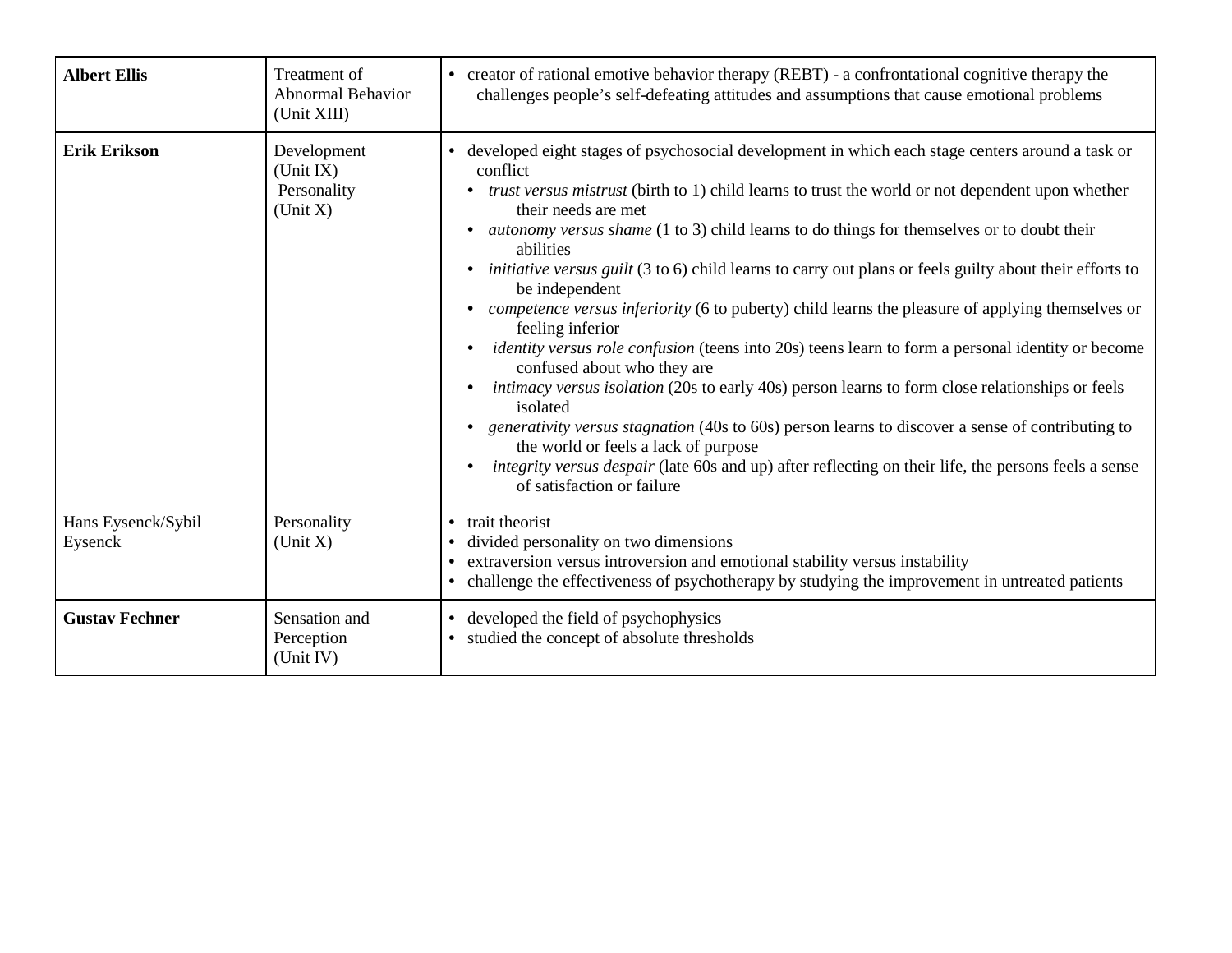| <b>Leon Festinger</b>              | Social Psychology<br>(Unit XIV)                             | developed the cognitive dissonance theory where we act to reduce the discomfort (dissonance) we<br>feel when two of our thoughts (cognition) are inconsistent with each other |
|------------------------------------|-------------------------------------------------------------|-------------------------------------------------------------------------------------------------------------------------------------------------------------------------------|
| <b>Margaret Floyd</b><br>Washburn  | Psychology's History<br>and Approaches<br>(Unit I)          | first female to receive a PhD in psychology<br>second female president of the APA                                                                                             |
| James Flynn                        | Cognition<br>(Unit VII)                                     | discovered the Flynn effect which noted intelligence tests scores increased over decades therefore<br>IQ tests need to be re-standardized periodically                        |
| Otfrid Foerster/Wilder<br>Penfield | <b>Biological Bases of</b><br><b>Behavior</b><br>(Unit III) | mapped the motor cortex                                                                                                                                                       |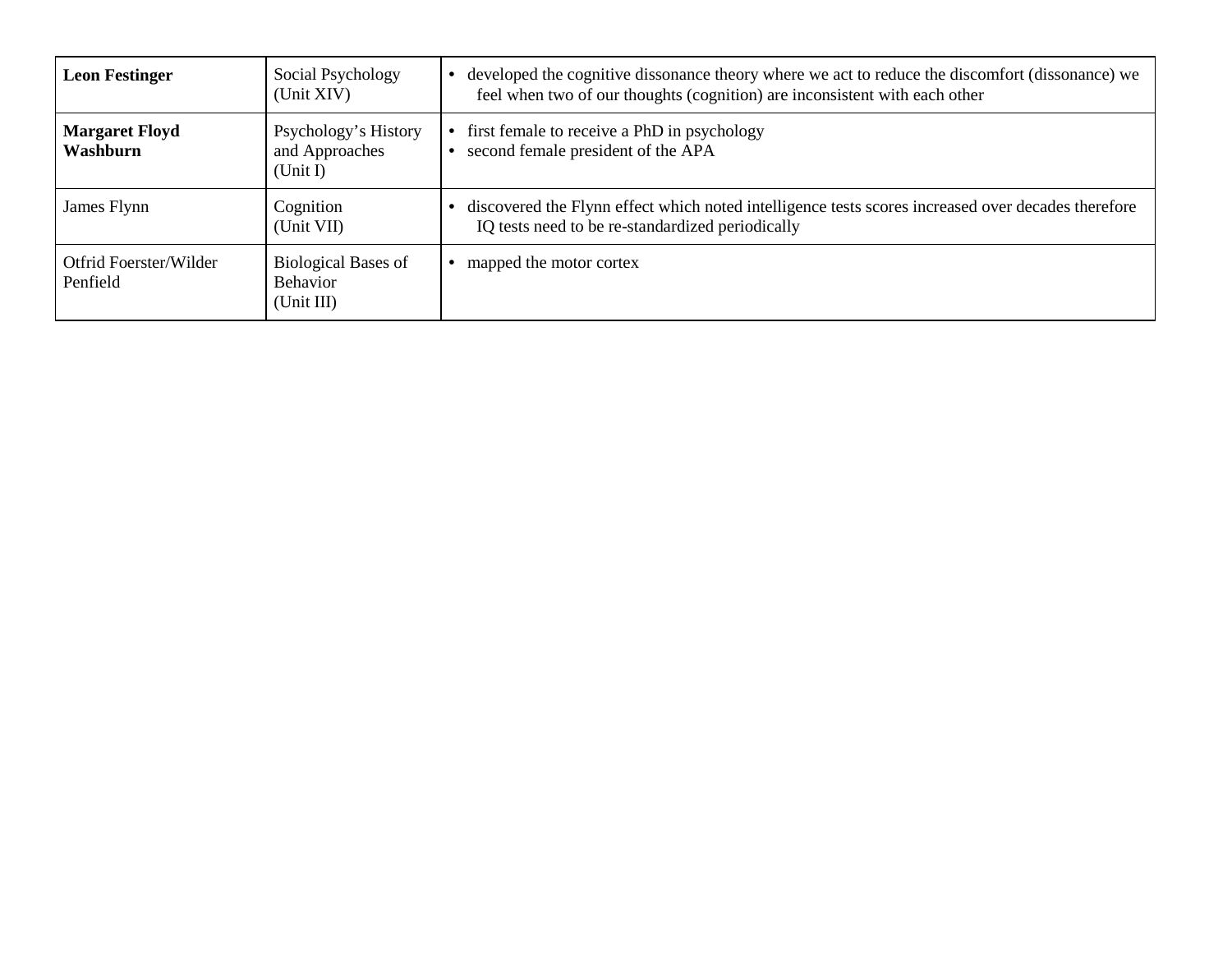| <b>Sigmund Freud (theory)</b> | Personality<br>(Unit X) | • father of the Psychoanalytic School of Psychology<br>• divided the mind into the conscious, preconscious and unconscious mind                                  |
|-------------------------------|-------------------------|------------------------------------------------------------------------------------------------------------------------------------------------------------------|
|                               |                         | • emphasized the way our unconscious thought processes and our emotional responses to                                                                            |
|                               |                         | childhood experiences affect our behavior                                                                                                                        |
|                               |                         | • divided personality into the                                                                                                                                   |
|                               |                         | • id: includes inborn drives and impulses following the pleasure principle                                                                                       |
|                               |                         | ego: tries to satisfy the demands of the id without going against the restrictions of the<br>superego following the reality principle                            |
|                               |                         | • superego: the moral/ideal self                                                                                                                                 |
|                               |                         | proposed five psychosexual stages:                                                                                                                               |
|                               |                         | oral (0-18 m.) pleasure centers on the mouth (sucking, biting, chewing, etc.)                                                                                    |
|                               |                         | anal (18-36 m.) pleasure focuses on bowel and bladder elimination; coping with demands<br>for control                                                            |
|                               |                         | • phallic (3-6 yrs) pleasure zone is the genitals; coping with incestuous sexual feelings<br>(Oedipus and Electra complex)                                       |
|                               |                         | latency (6 to puberty) a phase of dormant sexual feelings                                                                                                        |
|                               |                         | genital (puberty on) maturation of sexual interests                                                                                                              |
|                               |                         | • fixation: a person remains at a psychosexual stage                                                                                                             |
|                               |                         | • developed how the ego protects itself through the use of defense mechanisms:                                                                                   |
|                               |                         | • repression; banishes anxiety arousing thoughts, feelings, and memories to the<br>unconscious mind                                                              |
|                               |                         | regression; retreating to a more infantile psychosexual stage, where some psychic energy<br>remains fixated                                                      |
|                               |                         | • reaction formation; switching unacceptable impulses into their opposites                                                                                       |
|                               |                         | projection; disguising one's own threatening impulses by attributing them to others                                                                              |
|                               |                         | rationalization; offering self-justifying explanations in place of the real, more threatening<br>unconscious reasons for ones actions                            |
|                               |                         | displacement; shifting sexual or aggressive impulses toward a more except the bull or less<br>$\bullet$<br>threatening object or person                          |
|                               |                         | sublimation; transferring of unacceptable impulses into socially valued motives<br>$\bullet$<br>denial; refusing to believe were even perceive painful realities |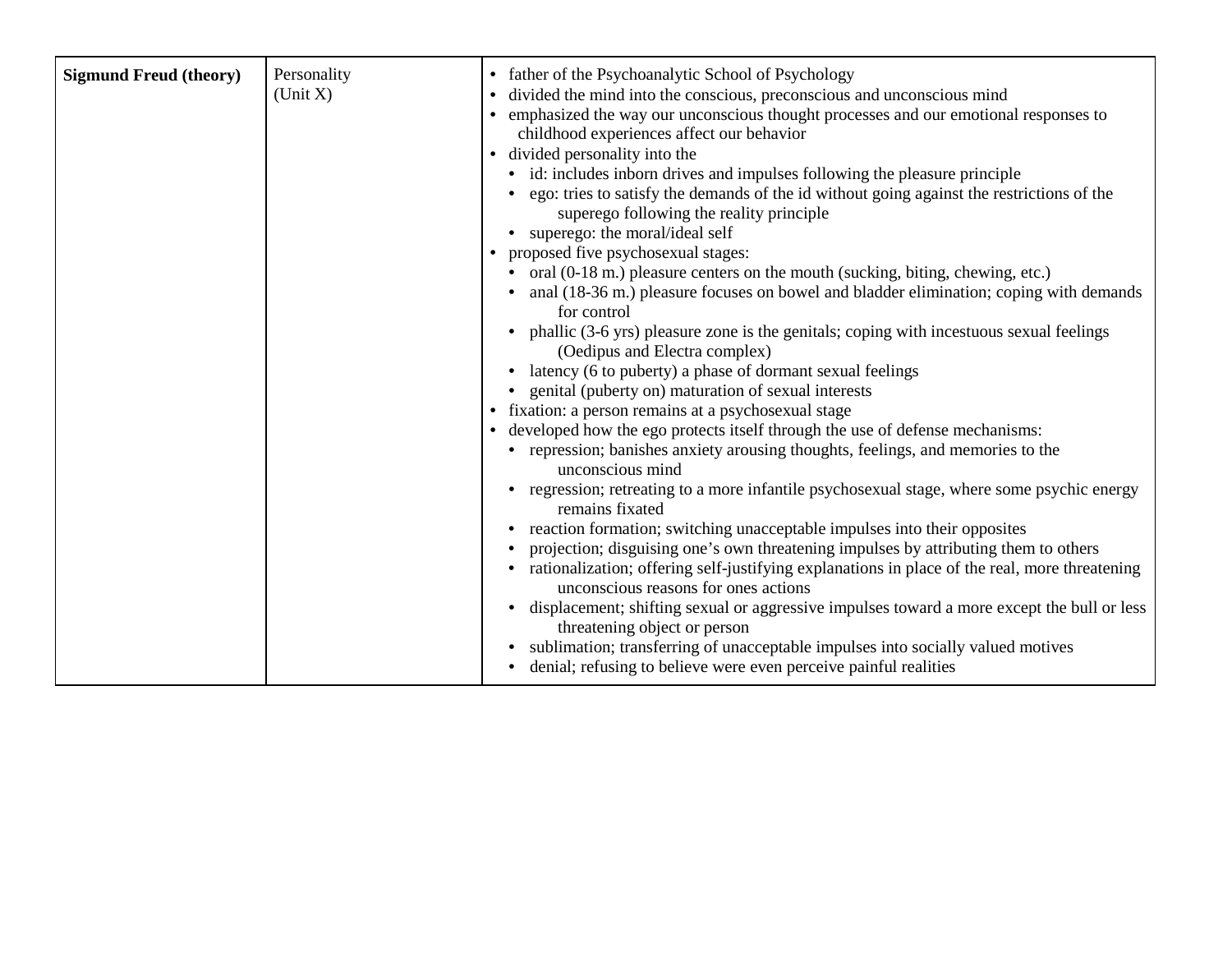| Sigmund Freud (therapy)                      |                                                             | developed psychoanalysis<br>$\bullet$<br>• assumed many psychological problems are the result of repressed impulses and conflicts in<br>childhood<br>• goal of treatment is to release energy previously devoted to id-ego-superego conflicts<br>• Freudian slips: unintentional statements that Freud believed expressed repressed thoughts or<br>feelings<br>free association; patients are encouraged to say out loud whatever comes to mind<br>$\bullet$<br>resistance; the blocking of consciousness of anxiety laden materials<br>transference; the patient's transfer to the analyst of emotions linked to other relationships<br>suggested anxiety is "free-floating"<br>distinguished between manifest content (apparent and remembered story line) and latent<br>content (symbolic meaning) of dreams<br>proposed defense mechanism repression in which anxiety arousing thoughts, feelings, or<br>memories cannot reach consciousness |
|----------------------------------------------|-------------------------------------------------------------|--------------------------------------------------------------------------------------------------------------------------------------------------------------------------------------------------------------------------------------------------------------------------------------------------------------------------------------------------------------------------------------------------------------------------------------------------------------------------------------------------------------------------------------------------------------------------------------------------------------------------------------------------------------------------------------------------------------------------------------------------------------------------------------------------------------------------------------------------------------------------------------------------------------------------------------------------|
| Meyer Friedman/Ray<br>Rosenman               | <b>Biological Bases of</b><br><b>Behavior</b><br>(Unit III) | • found blood cholesterol levels change as the subject's stress levels change                                                                                                                                                                                                                                                                                                                                                                                                                                                                                                                                                                                                                                                                                                                                                                                                                                                                    |
| <b>Gustav Fritsch/Eduard</b><br>Hitzig       | <b>Biological Bases of</b><br>Behavior<br>(Unit III)        | • discovered the motor cortex by electrically stimulating parts of an animal's cortex                                                                                                                                                                                                                                                                                                                                                                                                                                                                                                                                                                                                                                                                                                                                                                                                                                                            |
| Phineas Gage                                 | <b>Biological Bases of</b><br><b>Behavior</b><br>(Unit III) | • railroad worker who, in 1848, had a tapping iron shot through his brain<br>• he survived but developed emotional difficulties                                                                                                                                                                                                                                                                                                                                                                                                                                                                                                                                                                                                                                                                                                                                                                                                                  |
| Franz Gall                                   | <b>Biological Bases of</b><br><b>Behavior</b><br>(Unit III) | proposed that phrenology (studying bumps on the skull) could reveal a person's mental<br>abilities and character traits                                                                                                                                                                                                                                                                                                                                                                                                                                                                                                                                                                                                                                                                                                                                                                                                                          |
| <b>Francis Galton (1822-</b><br>1911)        | Cognition<br>(Unit VII)                                     | believed intelligence was purely hereditary<br>$\bullet$<br>• developed a rudimentary intelligence test                                                                                                                                                                                                                                                                                                                                                                                                                                                                                                                                                                                                                                                                                                                                                                                                                                          |
| <b>John Garcia/Robert</b><br><b>Koelling</b> | Learning<br>(Unit VI)                                       | studied conditioned taste aversion in rats<br>• suggested how people are biologically prepared to learning some associations over others                                                                                                                                                                                                                                                                                                                                                                                                                                                                                                                                                                                                                                                                                                                                                                                                         |
| <b>Howard Gardner</b>                        | Cognition<br>(Unit VII)                                     | proposed eight distinct intelligences: naturalistic, linguistic, logical mathematical, musical,<br>interpersonal, intrapersonal, body kinesthetic, and spatial                                                                                                                                                                                                                                                                                                                                                                                                                                                                                                                                                                                                                                                                                                                                                                                   |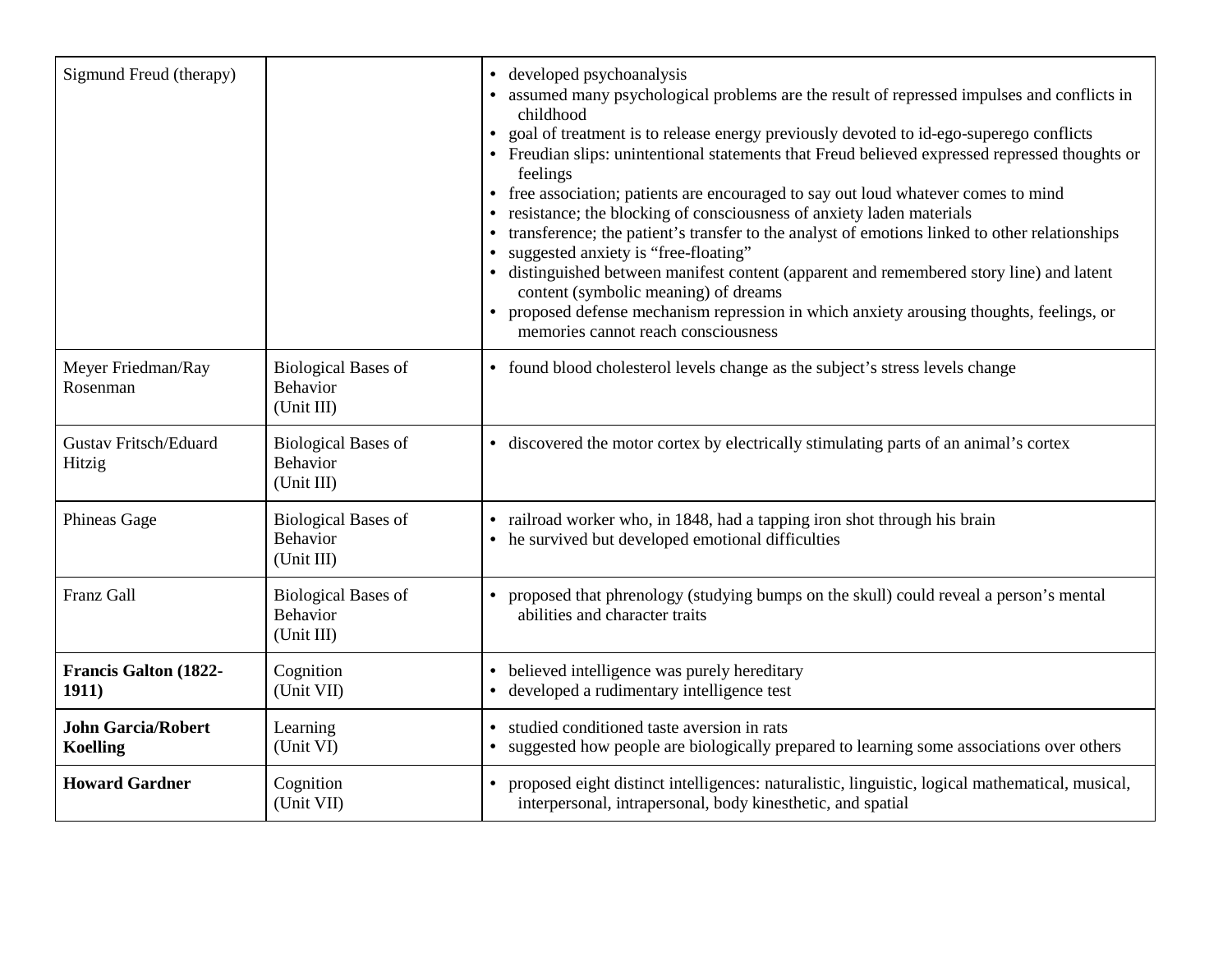| <b>Andrew Geier</b>                   | Motivation, Emotion, and<br><b>Stress</b><br>(Unit VIII) | • found amount eaten can be influenced by sample size of food presented                                                                                                                                                                                                                      |
|---------------------------------------|----------------------------------------------------------|----------------------------------------------------------------------------------------------------------------------------------------------------------------------------------------------------------------------------------------------------------------------------------------------|
| Eleanor Gibson/Richard<br>Walk        | Sensation and Perception<br>(Unit IV)                    | • researched innate depth perception in infants using a visual cliff                                                                                                                                                                                                                         |
| Carol Gilligan                        | Development<br>(Unit IX)                                 | • criticized Kohlberg's Theory of Moral Development as too male centric                                                                                                                                                                                                                      |
| Jane Goodall                          | <b>Research Methods</b><br>(Unit II)                     | • used naturalistic observation to study chimpanzees                                                                                                                                                                                                                                         |
| <b>G. Stanley Hall</b>                | Psychology's History and<br>Approaches<br>(Unit I)       | first president of the American Psychological Association (APA)<br>$\bullet$<br>established the first formal United States psychology laboratory at Johns Hopkins University                                                                                                                 |
| Harry Harlow/Margaret<br>Harlow       | Development<br>(Unit IX)                                 | • studied attachment by observing how infant monkeys responded to two artificial mothers<br>(cloth and wire)<br>found infant monkeys preferred the cloth mother over the wire mother<br>studied monkeys raised in complete isolation who later were unable to interact with other<br>monkeys |
| Starke Hathaway                       | Personality<br>(Unit X)                                  | developed the Minnesota Multiphasic Personality Inventory (MMPI) and empirically derived<br>personality test                                                                                                                                                                                 |
| Fritz Heider                          | Social Psychology<br>(Unit XIV)                          | Gestalt theories<br>$\bullet$<br>balance theory<br>proposed attribution theory in which people's behaviors are the result of the situation or the<br>person's disposition                                                                                                                    |
| Hermann von<br>Helmholtz/Thomas Young | Sensation and Perception<br>(Unit IV)                    | responsible for Young Helmholtz trichromatic (three-color) theory<br>suggested the retina includes three types (red, green and blue) of color receptors                                                                                                                                      |
| Hermann von Helmholtz                 | Sensation and Perception<br>(Unit IV)                    | developed place theory detailing how hearing different pitches involves triggering different<br>places along the cochlea                                                                                                                                                                     |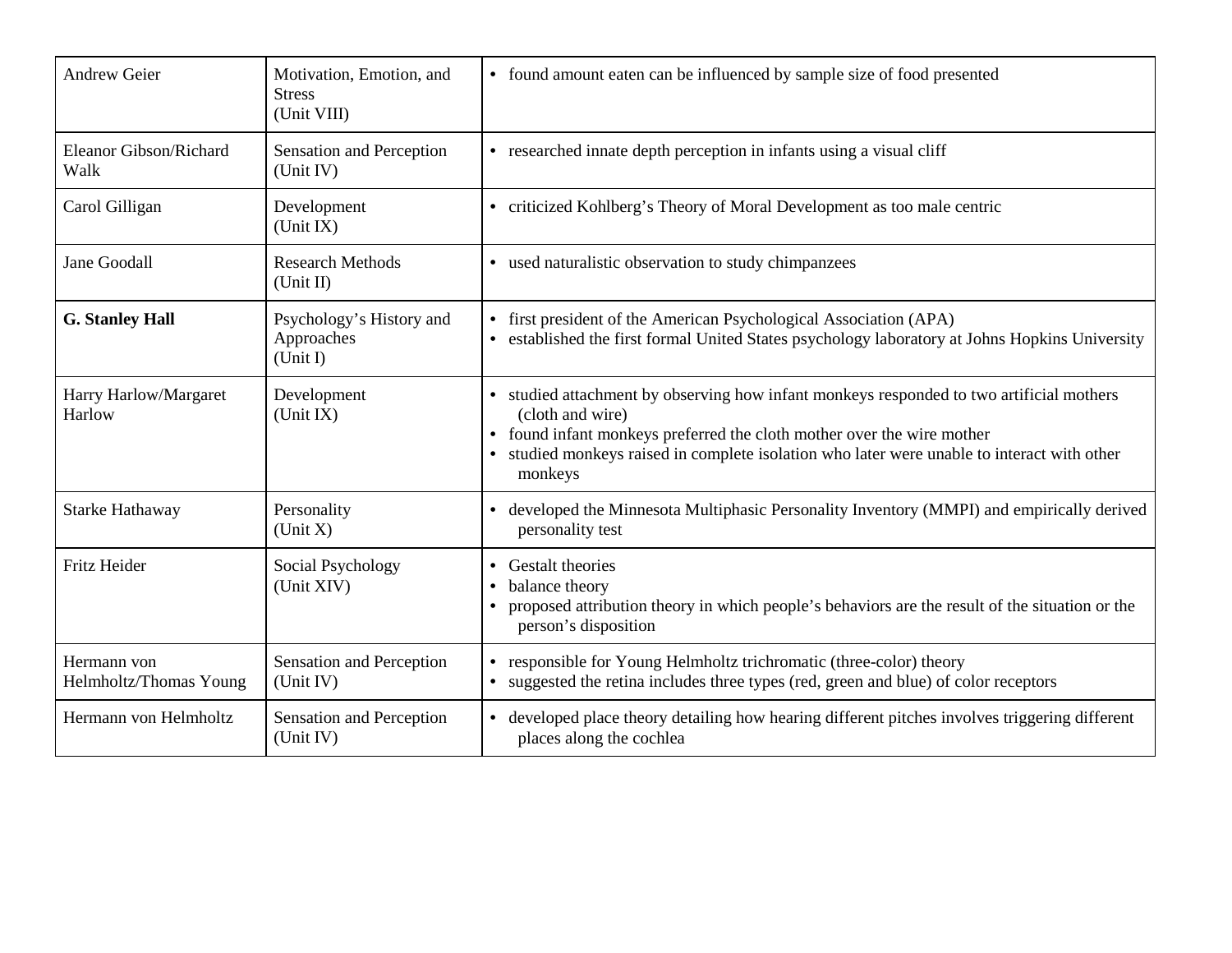| <b>Ewald Hering</b>                         | Sensation and Perception<br>(Unit IV)                                                                     | responsible for the opponent-process theory by studying afterimages<br>• retina includes three sets (red-green, yellow-blue, and white-black) of opponent retinal<br>processes                                                                                           |
|---------------------------------------------|-----------------------------------------------------------------------------------------------------------|--------------------------------------------------------------------------------------------------------------------------------------------------------------------------------------------------------------------------------------------------------------------------|
| <b>Ernest Hilgard</b>                       | <b>States of Consciousness</b><br>(Unit V)                                                                | • dissociative theory - hypnosis involves both social influence and a dual processing state<br>where consciousness is split allowing thoughts and behaviors to occur simultaneously<br>called dissociation                                                               |
| Albert Hofmann                              | <b>Biological Bases of</b><br><b>Behavior</b><br>(Unit III)<br><b>States of Consciousness</b><br>(Unit V) | chemist who created LSD                                                                                                                                                                                                                                                  |
| Gert Holstege                               | Motivation, Emotion, and<br><b>Stress</b><br>(Unit VIII)                                                  | • found men and women have similar reactions during sex                                                                                                                                                                                                                  |
| Karen Horney                                | Personality<br>(Unit X)                                                                                   | neo-Freudian<br>suggested childhood anxiety triggers our desire for love and security<br>among the first to challenge the obvious male bias in Freud's theories<br>$\bullet$<br>believed people feel anxious because they feel isolated and helpless in a hostile world. |
| <b>David Hubel/Torsten</b><br><b>Wiesel</b> | Sensation and Perception<br>(Unit IV)                                                                     | · did work on feature detectors                                                                                                                                                                                                                                          |
| Carol Izard                                 | Motivation, Emotion, and<br><b>Stress</b><br>(Unit VIII)                                                  | facial expressiveness<br>facial expressions of emotions are constant across cultures                                                                                                                                                                                     |
| <b>William James</b>                        | Psychology's History and<br>Approaches<br>(Unit I)                                                        | philosopher – psychologist<br>functionalist<br>wrote one of the first introductory psychology texts, Principles of Psychology                                                                                                                                            |
| <b>William James/Carl</b><br>Lange          | Motivation, Emotion, and<br><b>Stress</b><br>(Unit VIII)                                                  | • developed the James-Lange theory of emotions suggesting emotions are the result of<br>physiological changes                                                                                                                                                            |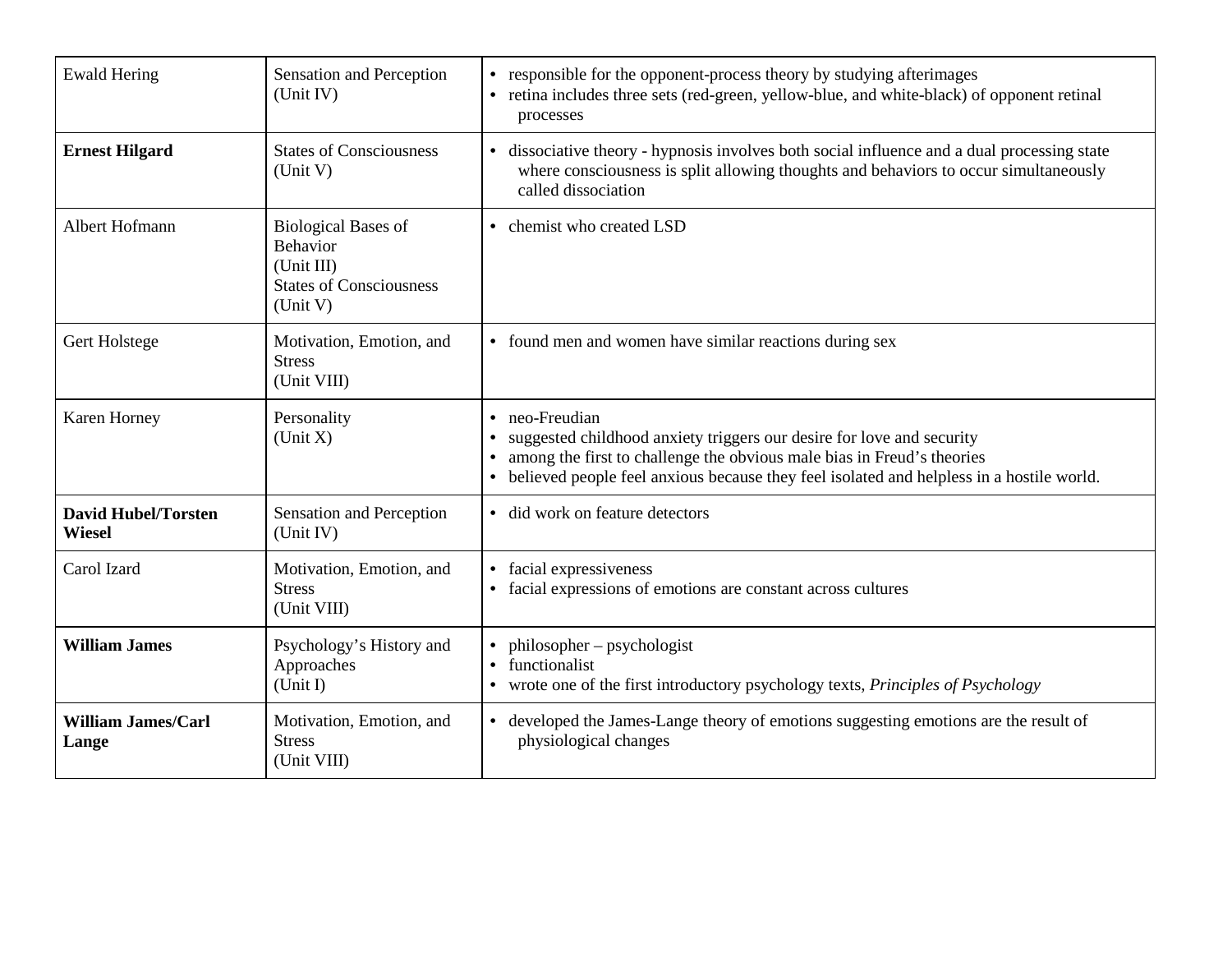| <b>Irving Janis</b>             | Social Psychology<br>(Unit XIV)                          | studied groupthink; a mode of thinking that occurs when the desire for harmony in a decision<br>$\bullet$<br>making group overrides a realistic appraisal of alternatives |
|---------------------------------|----------------------------------------------------------|---------------------------------------------------------------------------------------------------------------------------------------------------------------------------|
| John Jenkins/Karl<br>Dallenbach | Cognition<br>(Unit VII)                                  | • showed forgetting is more than just the passage of time by comparing retention after being<br>awake versus sleeping                                                     |
| <b>Carl Jung</b>                | Personality<br>(Unit X)                                  | neo-Freudian<br>divided the unconscious mind into the collective and personal unconscious<br>$\bullet$                                                                    |
| Satochi Kanazawa                | Cognition<br>(Unit VII)                                  | proposed intelligence entails how people solve novel problems                                                                                                             |
| <b>Immanuel Kant</b>            | Psychology's History and<br>Approaches<br>(Unit I)       | maintained that knowledge comes from our inborn ways of organizing sensory experience<br>$\bullet$                                                                        |
| Johannes Kepler                 | Sensation and Perception<br>(Unit IV)                    | • discovered the lens flips the visual image                                                                                                                              |
| Ancel Keys                      | Motivation, Emotion, and<br><b>Stress</b><br>(Unit VIII) | researched motivation by reducing food levels of subjects which resulted in a lowering of the<br>basal metabolic rate                                                     |
| Irving Kirsch                   | <b>Research Methods</b><br>(Unit II)                     | concluded placebos accounted for about 75% of a drug's effectiveness<br>$\bullet$                                                                                         |
| Heinrich Kluver/Paul Bucy       | <b>Biological Bases of</b><br>Behavior<br>(Unit III)     | surgically removed a rhesus monkeys amygdala to find the monkey became very passive<br>$\bullet$                                                                          |
| Kurt Koffka/Max<br>Wertheimer   | Psychology's History and<br>Approaches<br>(Unit I)       | • co-founder Gestalt Psychology                                                                                                                                           |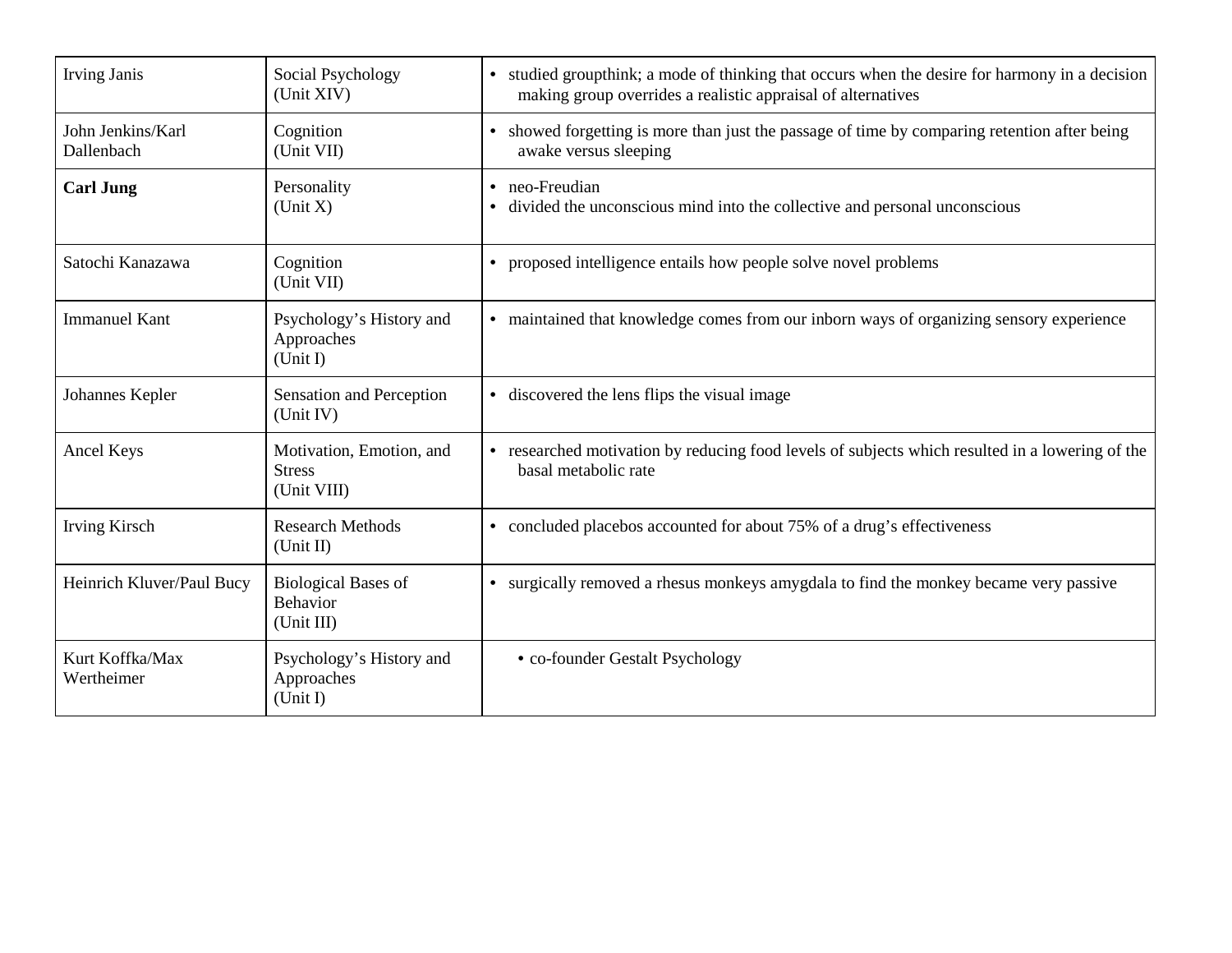| Lawrence Kohlberg            | Development<br>(Unit IX)                          | by asking subjects to respond to moral dilemmas, developed three levels of moral thinking<br>preconventional morality; the person's focus is self-interest and follows rules to avoid<br>punishment or gain rewards<br>• conventional morality; the person's focus is to uphold laws and rules to gain social approval<br>and/or maintain social order<br>• ostconventional morality; the person's focus reflects a basic belief system of self-defined<br>ethical principles |
|------------------------------|---------------------------------------------------|-------------------------------------------------------------------------------------------------------------------------------------------------------------------------------------------------------------------------------------------------------------------------------------------------------------------------------------------------------------------------------------------------------------------------------------------------------------------------------|
| <b>Wolfgang Kohler</b>       | Sensation and<br>Perception<br>(Unit IV)          | • co-founder Gestalt psychology<br>studied insight in a chimp (Sultan) who used a stick to reach food<br>$\bullet$                                                                                                                                                                                                                                                                                                                                                            |
| <b>Elizabeth Kubler-Ross</b> | Development<br>(Unit IX)                          | • stages of death and dying                                                                                                                                                                                                                                                                                                                                                                                                                                                   |
| James Laird                  | Motivation, Emotion,<br>and Stress<br>(Unit VIII) | • studied subjects who were instructed to make specific facial expressions and then recorded<br>their emotional levels<br>• research supported the facial feedback effect                                                                                                                                                                                                                                                                                                     |
| <b>Wallace Lambert</b>       | Development<br>(Unit IX)                          | • developed theory of bilingual advantage                                                                                                                                                                                                                                                                                                                                                                                                                                     |
| <b>Konrad Lorenz</b>         | Development<br>(Unit IX)                          | studied imprinting in ducklings<br>$\bullet$<br>studied instinctive behavior in animals<br>critical periods<br>$\bullet$<br>motivation-instinct theory                                                                                                                                                                                                                                                                                                                        |
| <b>Bibb Latane</b>           | Social Psychology<br>(Unit XIV)                   | • studied social loafing; the tendency for people in a group to exert less effort as compared to<br>being alone                                                                                                                                                                                                                                                                                                                                                               |
| <b>Richard Lazarus</b>       | Cognition<br>(Unit VII)                           | • suggested that cognitive appraisal, at times, is without our awareness                                                                                                                                                                                                                                                                                                                                                                                                      |
| Joseph LeDoux                | Motivation, Emotion,<br>and Stress<br>(Unit VIII) | suggested some emotional responses go directly to the amygdala bypassing any cognitive<br>appraisal in the cortex                                                                                                                                                                                                                                                                                                                                                             |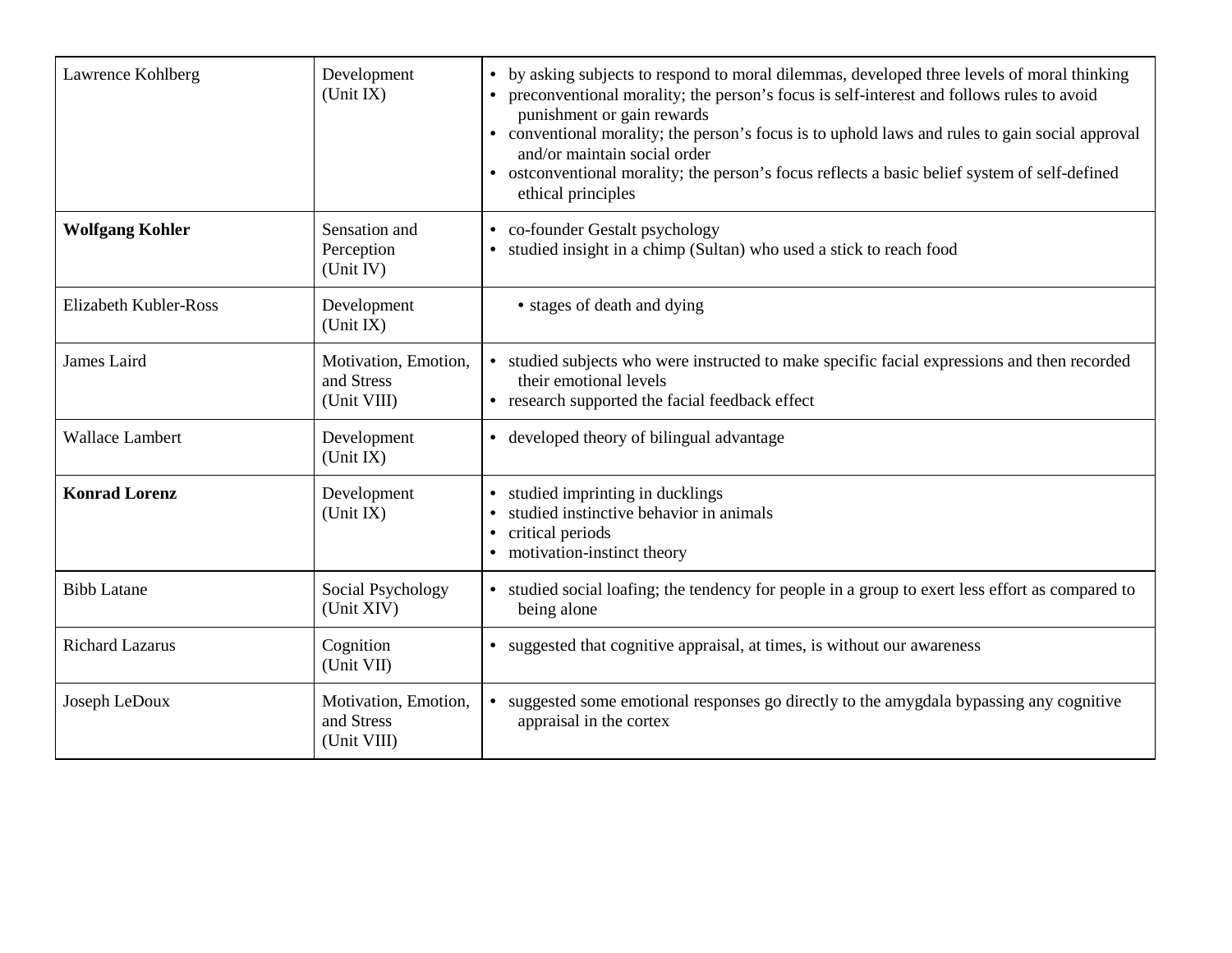| John Locke (1632 – 1704)                 | Psychology's History<br>and Approaches<br>(Unit I)                                                                | British philosopher<br>$\bullet$<br>suggested at birth the mind is a tabula rasa (blank slate) on which experience writes<br>it is through our experiences we learn to perceive the world<br>• helped form modern empiricism                                                                                                                                                                                                                                                                             |
|------------------------------------------|-------------------------------------------------------------------------------------------------------------------|----------------------------------------------------------------------------------------------------------------------------------------------------------------------------------------------------------------------------------------------------------------------------------------------------------------------------------------------------------------------------------------------------------------------------------------------------------------------------------------------------------|
| <b>Elizabeth Loftus</b>                  | Cognition<br>(Unit VII)                                                                                           | studied how eyewitness memories can be influenced by questioning<br>• researched how information can be incorporated into one's memory (misinformation effect)                                                                                                                                                                                                                                                                                                                                           |
| <b>Abraham Maslow</b>                    | Motivation, Emotion,<br>and Stress<br>(Unit VIII)<br>Abnormal Behavior<br>(Unit XII)                              | • humanist<br>overall need to fulfill one's potential<br>believed psychology should study healthy and creative people rather than troubled ones<br>• developed a hierarchy of needs theory (physiological, safety, belongingness and love,<br>esteem, self-actualization, and self-transcendence needs)<br>• drew attention to ways the current environmental influences can nurture or limit our growth<br>potential<br>• stressed the importance of having our needs for love and acceptance satisfied |
| William Masters/Virginia Johnson         | Motivation, Emotion,<br>and Stress<br>(Unit VIII)                                                                 | • developed the sexual response cycle (excitement phase, plateau phase orgasm, and resolution<br>phase) measuring the physiological changes during sexual activity<br>• researched sexual dysfunctions and potential treatments                                                                                                                                                                                                                                                                          |
| John Mayer/Peter Salovey/David<br>Caruso | Motivation, Emotion,<br>and Stress<br>(Unit VIII)<br>Testing and<br>Individual<br><b>Differences</b><br>(Unit XI) | proposed an emotional intelligence - the ability to perceive, understand, manage, and use<br>emotions                                                                                                                                                                                                                                                                                                                                                                                                    |
| Harry McGurk/John MacDonald              | Sensation and<br>Perception<br>(Unit IV)                                                                          | developed the McGurk Effect in which a subject listening to a sound while watching<br>$\bullet$<br>someone say a different sound hear a different third sound                                                                                                                                                                                                                                                                                                                                            |
| Donald Meichenbaum                       | Cognition<br>(Unit VII)                                                                                           | developed stress inoculation training in which peoples encourages people to restructure their<br>$\bullet$<br>thinking in stressful situations                                                                                                                                                                                                                                                                                                                                                           |
| Ronald Melzack/Patrick Wall              | Sensation and<br>Perception<br>(Unit IV)                                                                          | developed gate-control theory of pain in which the spinal cord contains nerve fibers that<br>$\bullet$<br>conduct pain signals                                                                                                                                                                                                                                                                                                                                                                           |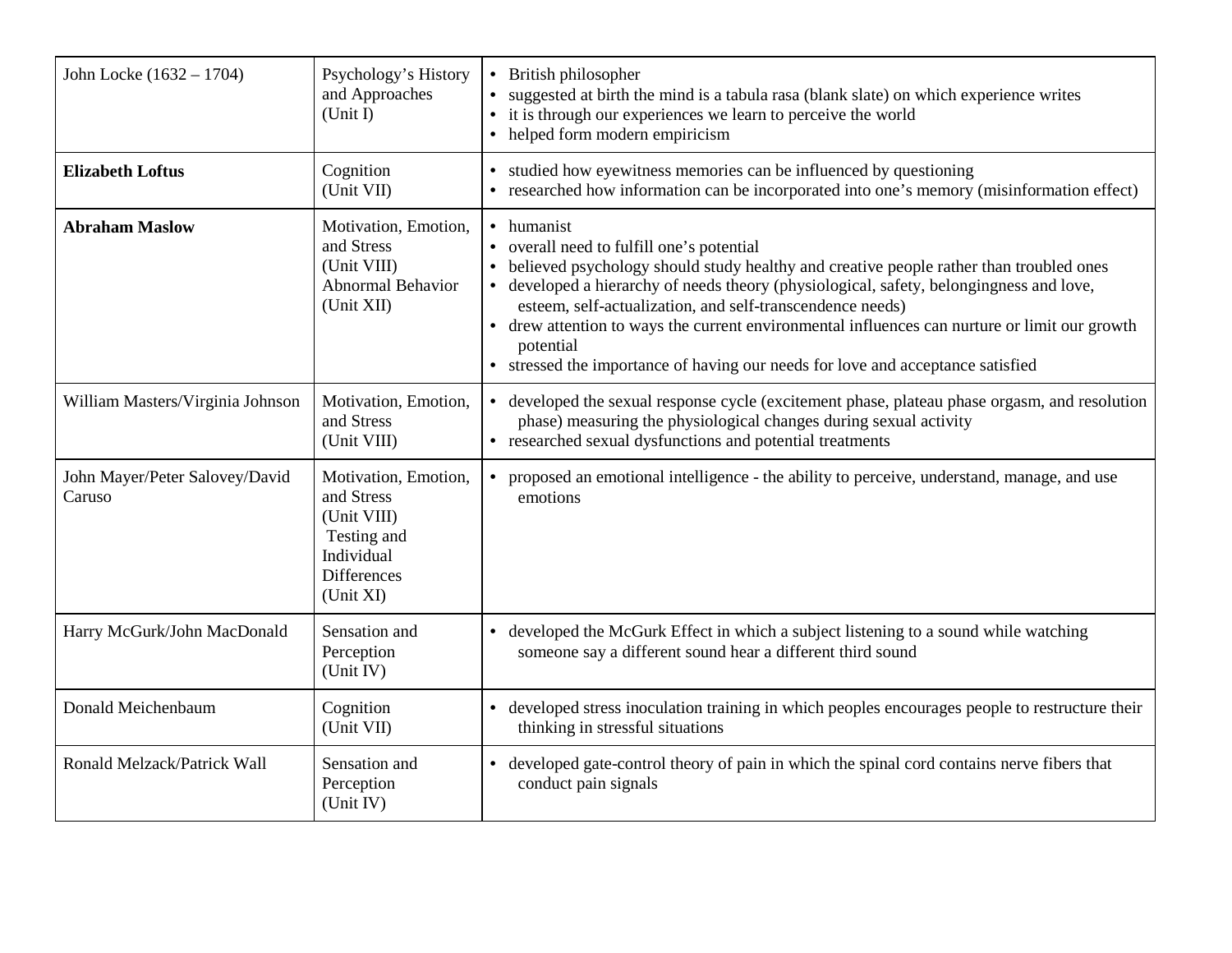| <b>Franz Anton Mesmer</b>       | States of<br>Consciousness<br>(Unit V)                                          | introduced hypnotism (animal magnetism)<br>$\bullet$<br>the term "mesmerize" comes from his name                                                                                                     |
|---------------------------------|---------------------------------------------------------------------------------|------------------------------------------------------------------------------------------------------------------------------------------------------------------------------------------------------|
| <b>Stanley Milgram</b>          | Social Psychology<br>(Unit XIV)                                                 | • studied obedience where subjects, following the orders of an experimenter, "shocked" a<br>confederate                                                                                              |
| <b>George Miller</b>            | Cognition<br>(Unit VII)                                                         | proposed short-term memory is limited to seven $+/-$ two bits of information<br>$\bullet$                                                                                                            |
| David Milner/Melvyn Goodale     | Sensation and<br>Perception<br>(Unit IV)                                        | • research in blindsight led to visual perception track and visual action track                                                                                                                      |
| Henry Molaison (H.M.)           | <b>Biological Bases of</b><br>Behavior<br>(Unit III)<br>Cognition<br>(Unit VII) | famous patient who suffered anterograde amnesia (cannot form new memories) after having<br>surgery                                                                                                   |
| Egas Moniz                      | <b>Biological Bases of</b><br><b>Behavior</b><br>(Unit III)                     | • developed the lobotomy technique                                                                                                                                                                   |
| Fiuseppe Moruzzi/Horace Magoun  | <b>Biological Bases of</b><br>Behavior<br>(Unit III)                            | by electrically stimulating and severing parts of a cat's brain, discovered the reticular<br>formation enables arousal                                                                               |
| <b>Henry Murray</b>             | Personality<br>(Unit X)                                                         | • developed the Thematic Apperception Test (TAT) in which subjects made up a story to<br>ambiguous figures                                                                                           |
| David Napolitan/George Goethals | Social Psychology<br>(Unit XIV)                                                 | demonstrated the fundamental attribution error where people, analyzing others' behavior,<br>tend to underestimate the impact of the situation and overestimate the impact of personal<br>disposition |
| James Olds/Peter Milner         | <b>Biological Bases of</b><br>Behavior<br>(Unit III)                            | • discovered the "pleasure centers" or "reward centers" in rats                                                                                                                                      |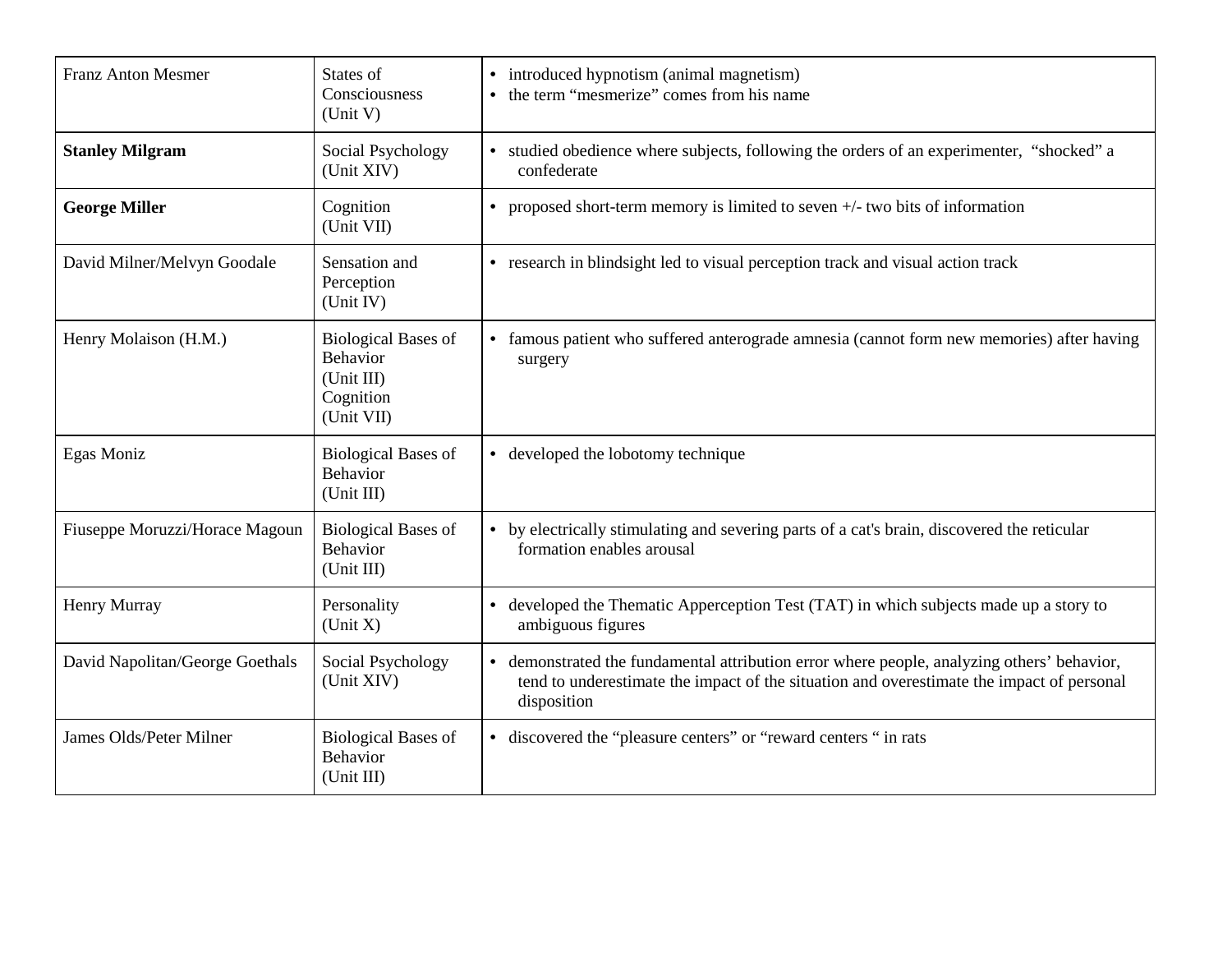| Martin Orne/Frederich Evans    | <b>Research Methods</b><br>(Unit II)<br>States of<br>Consciousness<br>(Unit V) | • members of the control group asked to pretend they were hypnotized were treated the same<br>as the hypnotized group suggesting social influence theory of hypnosis                                                                                                                                                                                                                                                                                                                                                                                                                                                                                                                                                                                                                                                                                                                                                                                                                                                                                                                                                                         |
|--------------------------------|--------------------------------------------------------------------------------|----------------------------------------------------------------------------------------------------------------------------------------------------------------------------------------------------------------------------------------------------------------------------------------------------------------------------------------------------------------------------------------------------------------------------------------------------------------------------------------------------------------------------------------------------------------------------------------------------------------------------------------------------------------------------------------------------------------------------------------------------------------------------------------------------------------------------------------------------------------------------------------------------------------------------------------------------------------------------------------------------------------------------------------------------------------------------------------------------------------------------------------------|
| <b>Charles Osgood</b>          | Social Psychology<br>(Unit XIV)                                                | • advocated Graduated and Reciprocated Initiative in Tension-Reduction (GRIT) as a means<br>to reduce international tensions                                                                                                                                                                                                                                                                                                                                                                                                                                                                                                                                                                                                                                                                                                                                                                                                                                                                                                                                                                                                                 |
| <b>Ivan Pavlov</b>             | Learning<br>(Unit VI)                                                          | • discovered classical conditioning in his studies of the digestion in dogs                                                                                                                                                                                                                                                                                                                                                                                                                                                                                                                                                                                                                                                                                                                                                                                                                                                                                                                                                                                                                                                                  |
| Wilder Penfield                | <b>Biological Bases of</b><br>Behavior<br>(Unit III)                           | • identify the sensory cortex at the front of the parietal lobes                                                                                                                                                                                                                                                                                                                                                                                                                                                                                                                                                                                                                                                                                                                                                                                                                                                                                                                                                                                                                                                                             |
| <b>Jean Piaget (1896-1980)</b> | Development<br>(Unit IX)                                                       | used case studies to research children's thinking<br>studied cognitive development in children<br>developed concepts of:<br>schema - concept or framework that organizes and interprets information<br>assimilation - interpreting our new experiences in terms of our existing schemas<br>accommodation - adapting our current understandings (schemas) to incorporate new<br>information<br>• developed four stages of cognitive development:<br>• sensorimotor (birth - 2) experience the world through senses and actions<br>• object permanence; the awareness that things continue to exist even when not<br>perceived<br>preoperational $(2 - 6/7)$ representing things with words and images; using intuitive rather<br>than logical reasoning<br>• egocentrism; taking another's point of view<br>• concrete operational $(7 - 11)$ thinking logically about concrete events, grasping concrete<br>analogies and performing arithmetical operations<br>• conservation; understanding properties such as mass, volume, and number remain<br>the same despite changes in forms of objects<br>• formal operational; abstract reasoning |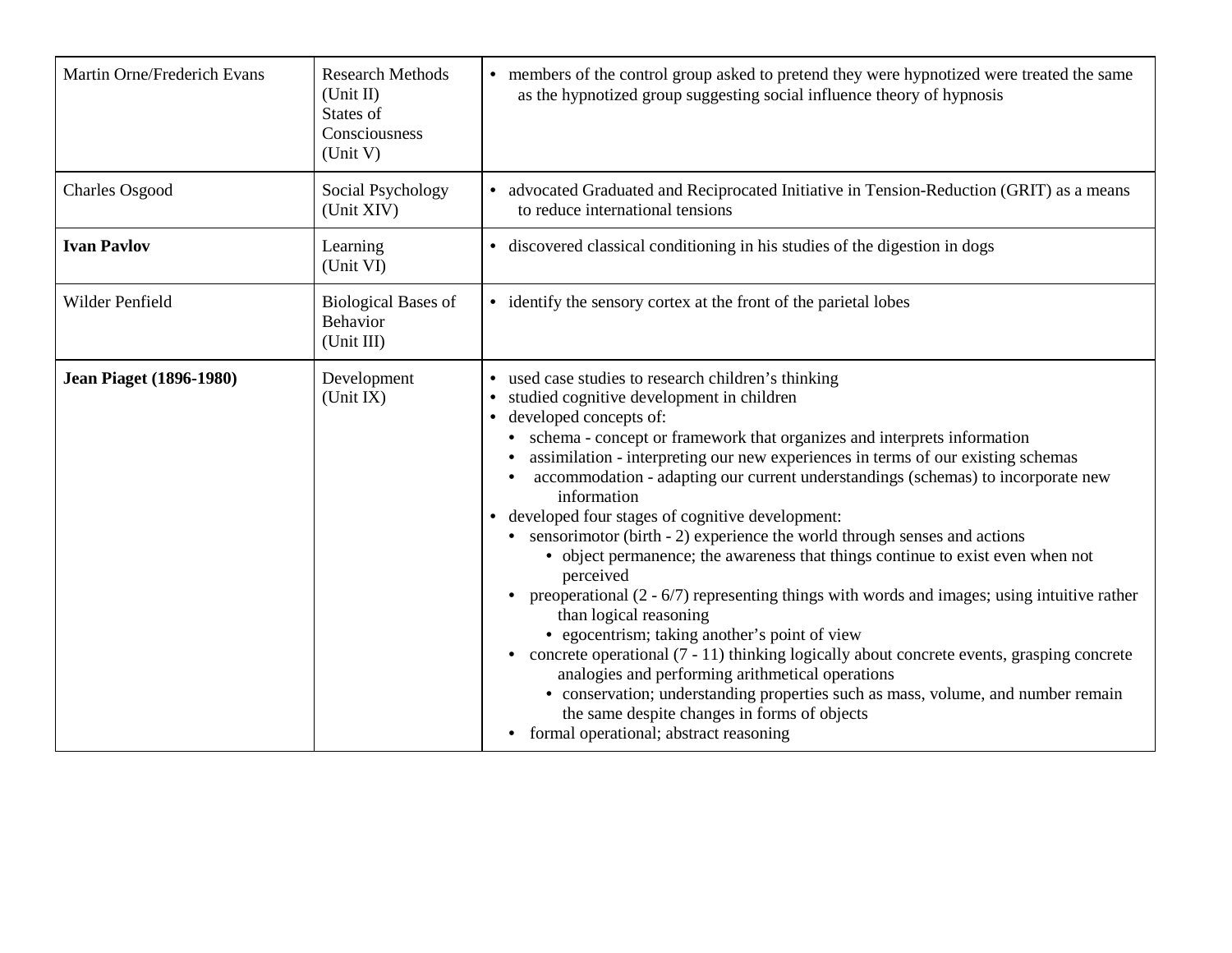| Philippe Pinel (1745-1826)           | <b>Abnormal Behavior</b><br>(Unit XII)<br>Treatment of<br><b>Abnormal Behavior</b><br>(Unit XIII) | suggested abnormal behavior was not due to demon possession by the sickness of the mind<br>advocated a "moral (more humane) treatment" of patients                                                                                     |
|--------------------------------------|---------------------------------------------------------------------------------------------------|----------------------------------------------------------------------------------------------------------------------------------------------------------------------------------------------------------------------------------------|
| Plato (428–348 b.c.e.)               | Psychology's History<br>and Approaches<br>(Unit I)                                                | concluded, along with Socrates, that mind is separable from the body and continues after the<br>body dies (dualism)<br>believed knowledge is innate—born within us<br>$\bullet$<br>located the mind in the spherical head<br>$\bullet$ |
| Debra Poole/Stephan Lindsay          | Cognition<br>(Unit VII)                                                                           | researched source amnesia in children by planting events in the memory<br>$\bullet$                                                                                                                                                    |
| James Randi                          | Sensation and<br>Perception<br>(Unit IV)                                                          | • used and an empirical approach to test the paranormal                                                                                                                                                                                |
| Robert Rescorla/Allan Wagner         | Learning<br>(Unit VI)                                                                             | contingency model<br>$\bullet$<br>having shocks proceeded by tones and lights, found animals can learn the predictability of an<br>$\bullet$<br>event                                                                                  |
| Henry Roediger/Jeffrey Karpicke      | Cognition<br>(Unit VII)                                                                           | developed the testing effect where retrieving information is better than rereading the<br>$\bullet$<br>information                                                                                                                     |
| Henry Roediger/Kathleen<br>McDermott | Cognition<br>(Unit VII)                                                                           | researched how false memories are created<br>$\bullet$<br>provided subjects with a list of words and looked to see if a similar word is remembered<br>$\bullet$                                                                        |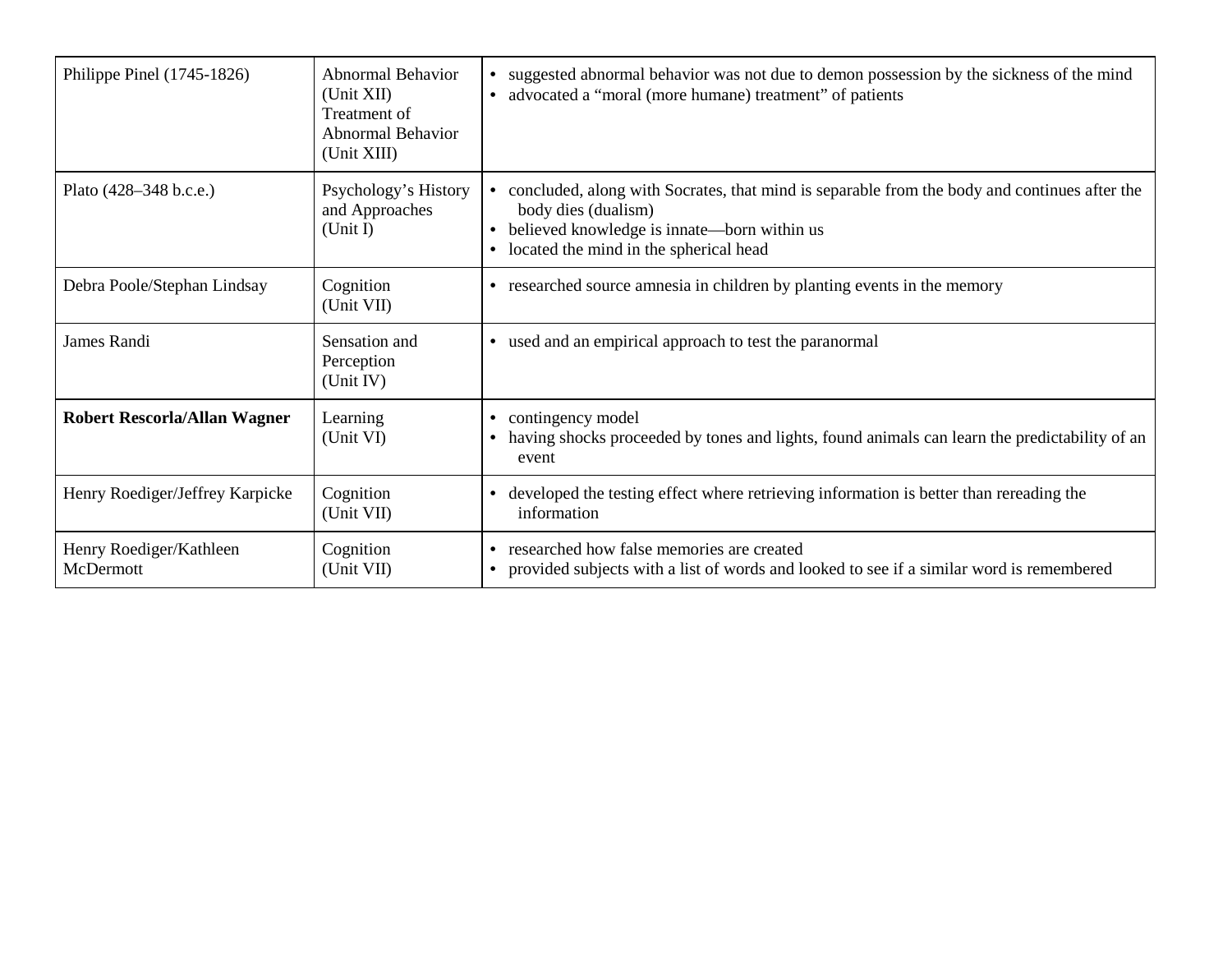| <b>Carl Rogers (1902-1987)</b> | Personality<br>(Unit X)                              | humanist<br>$\bullet$<br>believed people are basically good and endowed with self-actualizing tendencies<br>developed person centered perspective (also called client centered perspective)<br>a growth promoting climate requires three conditions<br>• genuineness; people are genuine and open with their feelings<br>acceptance; people show unconditional positive regard towards others (an attitude of total<br>acceptance towards another person)<br>• empathy; they share an mirror others' feelings and reflect their meanings<br>drew attention to ways the current environmental influences can nurture or limit our growth<br>potential<br>• stressed the importance of having our needs for love and acceptance satisfied<br>develop client centered therapy which focuses on the person's conscious self-perceptions<br>a nondirective therapy in which the therapist listens without judging or interpreting<br>stressed therapist should exhibit acceptance, genuineness, and empathy<br>• stressed active listening; empathetic listening to which the listener echoes restates and<br>clarifies what the client says<br>• therapist should show unconditional positive regard; a caring accepting non-judgmental<br>attitude |
|--------------------------------|------------------------------------------------------|-------------------------------------------------------------------------------------------------------------------------------------------------------------------------------------------------------------------------------------------------------------------------------------------------------------------------------------------------------------------------------------------------------------------------------------------------------------------------------------------------------------------------------------------------------------------------------------------------------------------------------------------------------------------------------------------------------------------------------------------------------------------------------------------------------------------------------------------------------------------------------------------------------------------------------------------------------------------------------------------------------------------------------------------------------------------------------------------------------------------------------------------------------------------------------------------------------------------------------------------------|
| Hermann Rorschach              | Cognition<br>(Unit VII)<br>Personality<br>(Unit X)   | developed the Rorschach inkblot test in which subjects interpret a series of inkblots<br>projective tests                                                                                                                                                                                                                                                                                                                                                                                                                                                                                                                                                                                                                                                                                                                                                                                                                                                                                                                                                                                                                                                                                                                                       |
| David Rosenhan                 | Abnormal Behavior<br>(Unit XII)                      | • studied the biasing power of labels by having psychologically healthy subjects admitted to a<br>mental institution                                                                                                                                                                                                                                                                                                                                                                                                                                                                                                                                                                                                                                                                                                                                                                                                                                                                                                                                                                                                                                                                                                                            |
| Mark Rosenzweig/David Krech    | <b>Biological Bases of</b><br>Behavior<br>(Unit III) | • found raising rats in isolation versus in a communal playground influenced the growth of the<br>cerebral cortex                                                                                                                                                                                                                                                                                                                                                                                                                                                                                                                                                                                                                                                                                                                                                                                                                                                                                                                                                                                                                                                                                                                               |
| Julian Rotter                  | Personality<br>(Unit X)                              | • developed external (outside forces) and internal (personal) locus of control                                                                                                                                                                                                                                                                                                                                                                                                                                                                                                                                                                                                                                                                                                                                                                                                                                                                                                                                                                                                                                                                                                                                                                  |
| Carolyn Rovee-Collier          | Learning<br>(Unit VI)                                | after researching nonverbal infant memory, by allowing infants to control a mobile, found<br>$\bullet$<br>infants can learn at an early age                                                                                                                                                                                                                                                                                                                                                                                                                                                                                                                                                                                                                                                                                                                                                                                                                                                                                                                                                                                                                                                                                                     |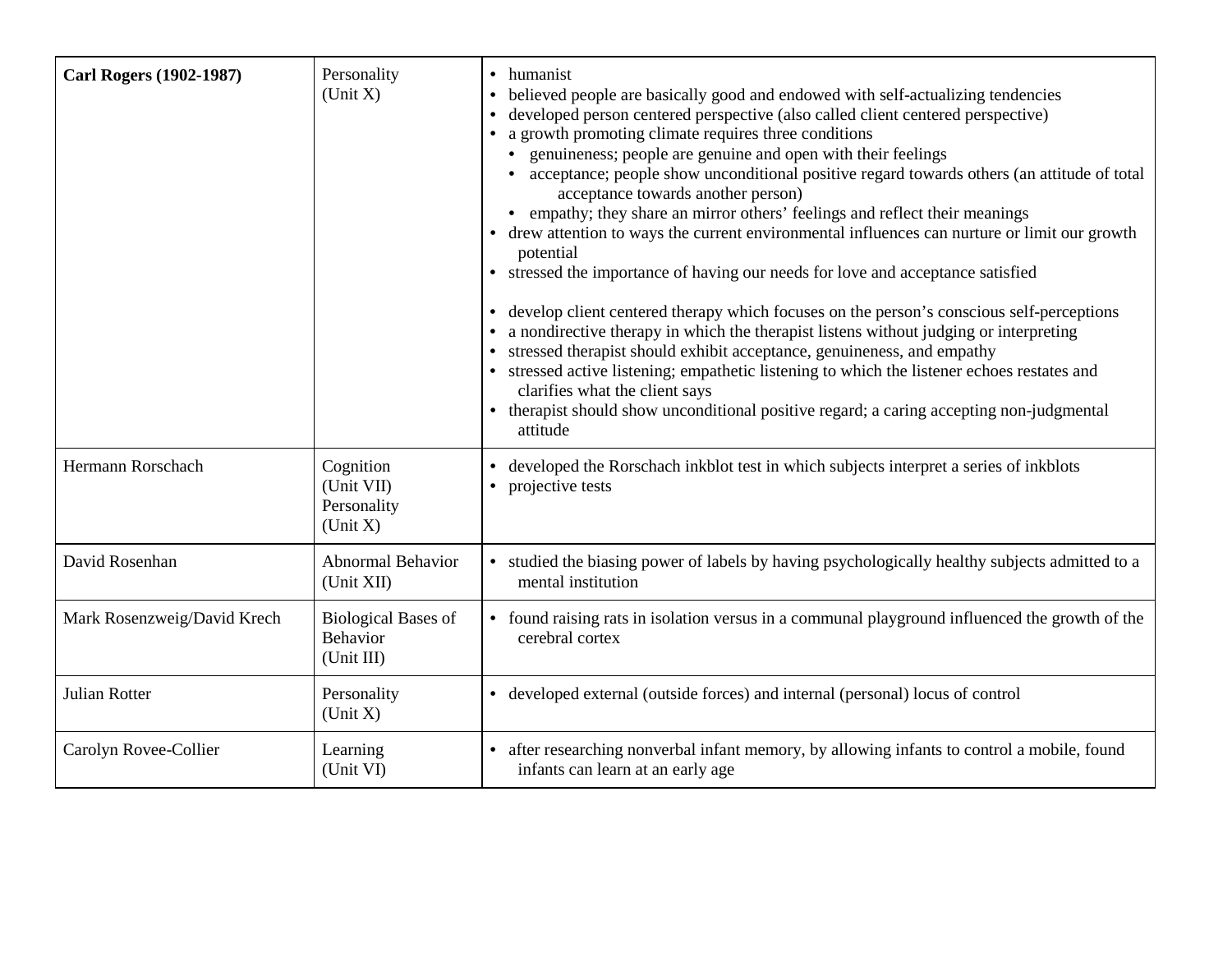| <b>Stanley Schachter/Jerome Singer</b> | Motivation, Emotion,<br>and Stress<br>(Unit VIII)    | developed the two-factor theory of emotions in which emotions are the result of<br>physiological changes and a cognitive appraisal<br>injected subjects with epinephrine and placed them in rooms with a euphoric or irritated<br>confederate                                                       |
|----------------------------------------|------------------------------------------------------|-----------------------------------------------------------------------------------------------------------------------------------------------------------------------------------------------------------------------------------------------------------------------------------------------------|
| Martin Seligman                        | Learning<br>(Unit VI)<br>(& Positive<br>Psychology)  | has called for research on human strengths and human flourishing<br>positive psychology: the scientific study of optimal human functioning; aims to discover and<br>promote strengths and virtues that enable individuals and communities to thrive<br>• researched learned helplessness in animals |
| <b>Hans Selve</b>                      | Motivation, Emotion,<br>and Stress<br>(Unit VIII)    | developed the general adaptation syndrome (GAS) in reaction to stress including the alarm,<br>resistance and exhaustion phase<br>• concluded prolong stress can damage individuals                                                                                                                  |
| <b>Charles Sherrington</b>             | <b>Biological Bases of</b><br>Behavior<br>(Unit III) | • called the meeting point between neurons a synapse                                                                                                                                                                                                                                                |
| Daniel Simons/Christopher<br>Chabris   | Sensation and<br>Perception<br>(Unit IV)             | • studied inattentional blindness by having a gorilla suited assistant walk through a group of<br>students throwing basketballs                                                                                                                                                                     |
| B. F. Skinner (1904-1990)              | Learning<br>(Unit VI)                                | modern behaviorist<br>$\bullet$<br>studied operant conditioning using an operant chamber (Skinner Box)<br>developed four schedules of reinforcement (fixed and variable ratio)(fixed and variable<br>interval)<br>• believed external influences shape behavior NOT internal thoughts or feelings   |
| Socrates (469–399 b.c.e.)              | Psychology's History<br>and Approaches<br>(Unit I)   | concluded, along with Plato, that the mind is separable from the body and continues after the<br>$\bullet$<br>body dies<br>suggested knowledge is innate—born within us<br>$\bullet$                                                                                                                |
| <b>Charles Spearman</b>                | Cognition<br>(Unit VII)                              | proposed a general intelligence (g)<br>helped develop factor analysis                                                                                                                                                                                                                               |
| George Sperling                        | Cognition<br>(Unit VII)                              | • researched sensory memory demonstrating iconic memory                                                                                                                                                                                                                                             |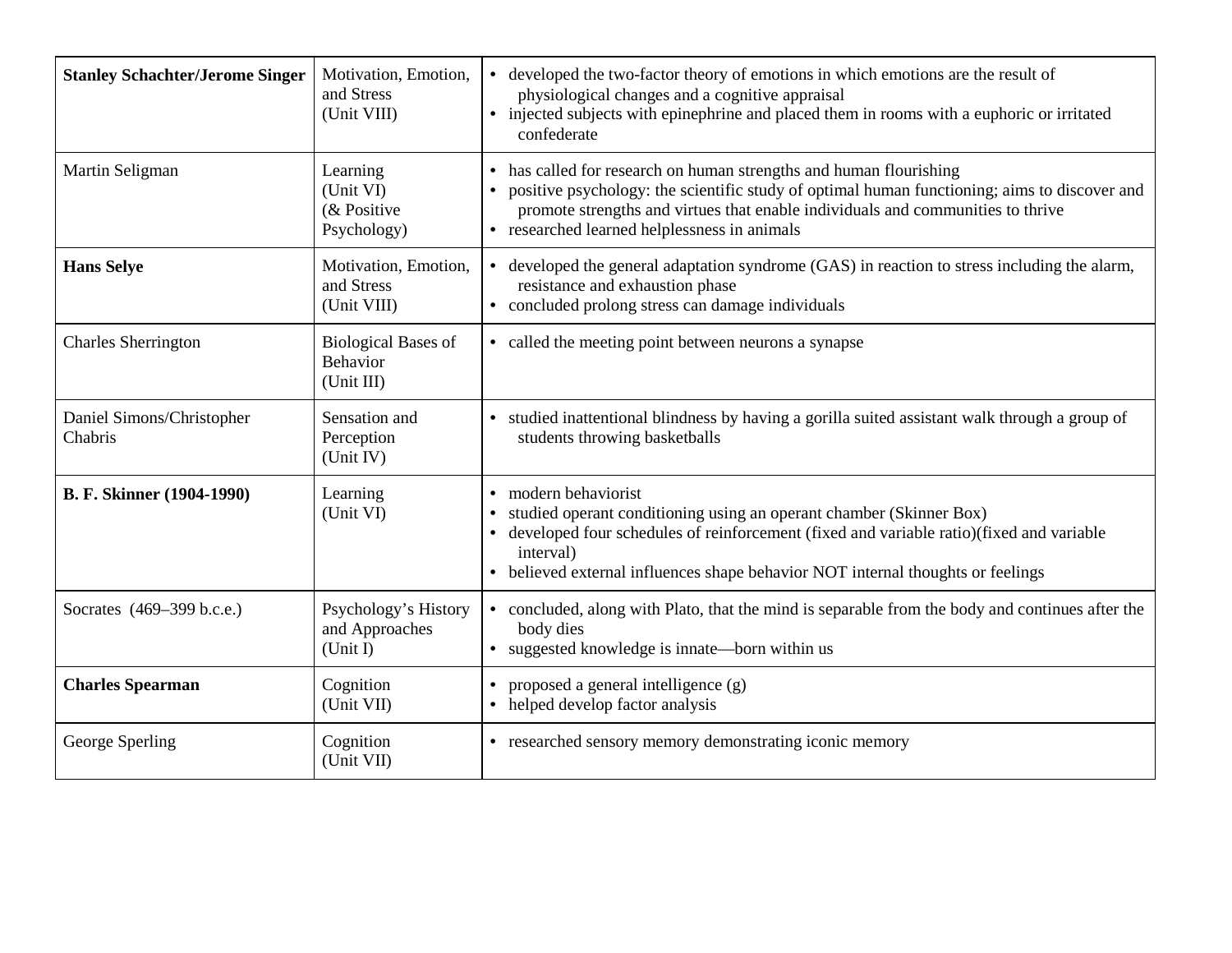| <b>Roger Sperry/Michael</b><br>Gazzaniga               | <b>Biological Bases of</b><br>Behavior<br>(Unit III)                 | pioneered and studied split brain research helping to understand the functioning of both<br>hemispheres                                                                                                                                                                                                                        |
|--------------------------------------------------------|----------------------------------------------------------------------|--------------------------------------------------------------------------------------------------------------------------------------------------------------------------------------------------------------------------------------------------------------------------------------------------------------------------------|
| Claude Steele/Joshua<br>Aronoson/Steven Spencer        | Social Psychology<br>(Unit XIV)                                      | • observed the stereotype threat; a self-confirming concern that one will be evaluated based on<br>a negative stereotype<br>• culture fair testes (unbiased)                                                                                                                                                                   |
| William Stern                                          | Cognition<br>(Unit VII)                                              | derived the formula for intelligence quotient (IQ) as mental age divided by chronological age<br>$\bullet$<br>multiplied by 100<br>an IQ of 100 is considered average<br>$\bullet$                                                                                                                                             |
| <b>Robert Sternberg</b>                                | Social Psychology<br>(Unit XIV)                                      | proposed a triarchic theory of three intelligences - analytical (academic problem solving)<br>intelligence, creative intelligence, and practical intelligence<br>developed five (expertise, imaginative thinking skills, venturesome personality, intrinsic<br>motivation and a creative environment) components of creativity |
| George Stratton                                        | Sensation and<br>Perception<br>(Unit IV)                             | • studied sensory adaptation using inversion goggles he invented                                                                                                                                                                                                                                                               |
| Richard Tedeschi/Lawrence<br>Calhoun                   | <b>Abnormal Behavior</b><br>(Unit XII)<br>(& Positive<br>Psychology) | • studied posttraumatic growth; positive psychological changes as a result of struggling with<br>extremely challenging circumstances in life crises                                                                                                                                                                            |
| <b>Lewis Terman (1877-1956)</b>                        | Cognition<br>(Unit VII)                                              | • revised Binet's test (Stanford-Binet intelligence test) for use in the United States<br>• conducted a longitudinal study of high intelligence children                                                                                                                                                                       |
| <b>Edward L. Thorndike (1874-</b><br>1949)             | Learning<br>(Unit VI)                                                | behaviorists<br>$\bullet$<br>studied how cats got out of a "puzzle box"<br>developed law of effect - behavior is controlled by it's consequence<br>$\bullet$                                                                                                                                                                   |
| L.L. Thurstone                                         | Cognition<br>(Unit VII)                                              | • identified seven clusters of primary abilities                                                                                                                                                                                                                                                                               |
| <b>Edward Chase Tolman (1886-</b><br>1959)/C.H. Honzik | Learning<br>(Unit VI)                                                | studied rats exploring mazes without reinforcements (latent learning) resulting in the rats<br>$\bullet$<br>developing cognitive maps of the maze                                                                                                                                                                              |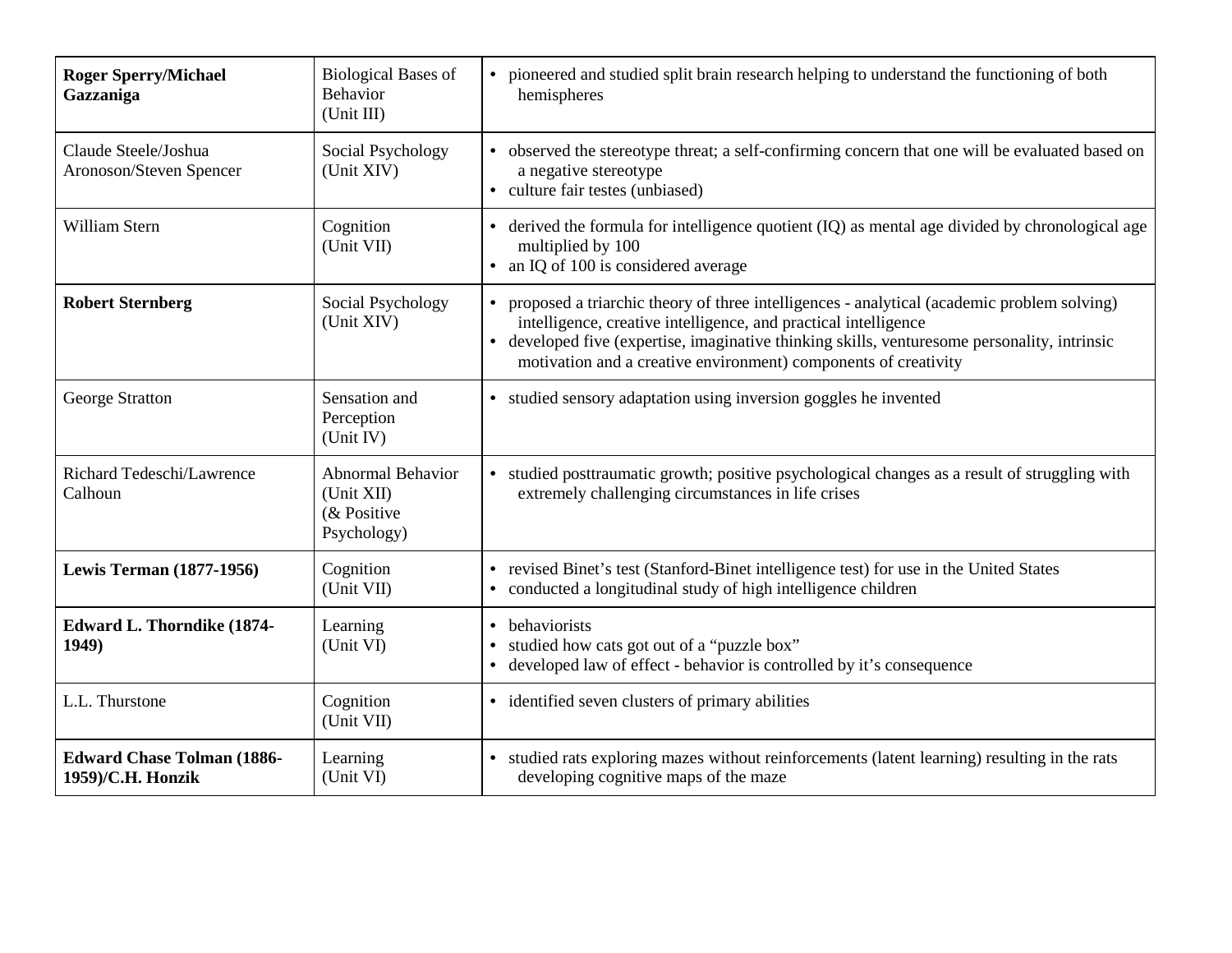| Philip Vogel/Joseph Bogen   | <b>Biological Bases of</b><br>Behavior<br>(Unit III) | • first to suggest severing the corpus callosum would reduce epileptic seizures                                                                                                                                                                                                                                                                                                |
|-----------------------------|------------------------------------------------------|--------------------------------------------------------------------------------------------------------------------------------------------------------------------------------------------------------------------------------------------------------------------------------------------------------------------------------------------------------------------------------|
| Lev Vygotsky (1896-1934)    | Development<br>(Unit IX)                             | stressed how children develop through interactions with the social environment<br>• zone of proximal development; a zone between what a child can and can't do                                                                                                                                                                                                                 |
| A.L. Washburn/Walter Cannon | Motivation, Emotion,<br>and Stress<br>(Unit VIII)    | studied hunger by swallowing a balloon to measure stomach contractions<br>$\bullet$<br>found the stomach contracted when the subjects felt hungry<br>$\bullet$                                                                                                                                                                                                                 |
| Peter Wason                 | Cognition<br>(Unit VII)                              | studied confirmation bias by having subjects determine a rule governing a three number<br>sequence                                                                                                                                                                                                                                                                             |
| <b>John B. Watson</b>       | Learning<br>(Unit VI)                                | father of behaviorism<br>$\bullet$<br>dismissed introspection<br>$\bullet$<br>• suggested psychology study how people respond to stimuli (behavior) rather than inner<br>thoughts, feelings, and motives<br>• redefine psychology as the "the scientific study of observable behavior"<br>• with his associate (Rosalie Rayner), conditioned "Baby Albert" to fear a white rat |
| <b>Ernst Weber</b>          | Sensation and<br>Perception<br>(Unit IV)             | • developed Weber's law regarding the constant percentage of the difference threshold                                                                                                                                                                                                                                                                                          |
| <b>David Wechsler</b>       | Cognition<br>(Unit VII)                              | • developed the Wechsler adult intelligence scale (WAIS) and the Wechsler intelligence scale<br>for children (WISC)<br>• the WAIS contains verbal and performance (nonverbal) subtests                                                                                                                                                                                         |
| <b>Carl Wernicke</b>        | <b>Biological Bases of</b><br>Behavior<br>(Unit III) | • discovered Wernicke's area responsible for speech comprehension                                                                                                                                                                                                                                                                                                              |
| Benjamin Lee Whorf          | Cognition<br>(Unit VII)                              | developed theory of language determinism suggesting language is a key determinant of<br>$\bullet$<br>thinking                                                                                                                                                                                                                                                                  |
| Kipling Williams            | Social Psychology<br>(Unit XIV)                      | • studied the effects of cyberostracism on subjects                                                                                                                                                                                                                                                                                                                            |